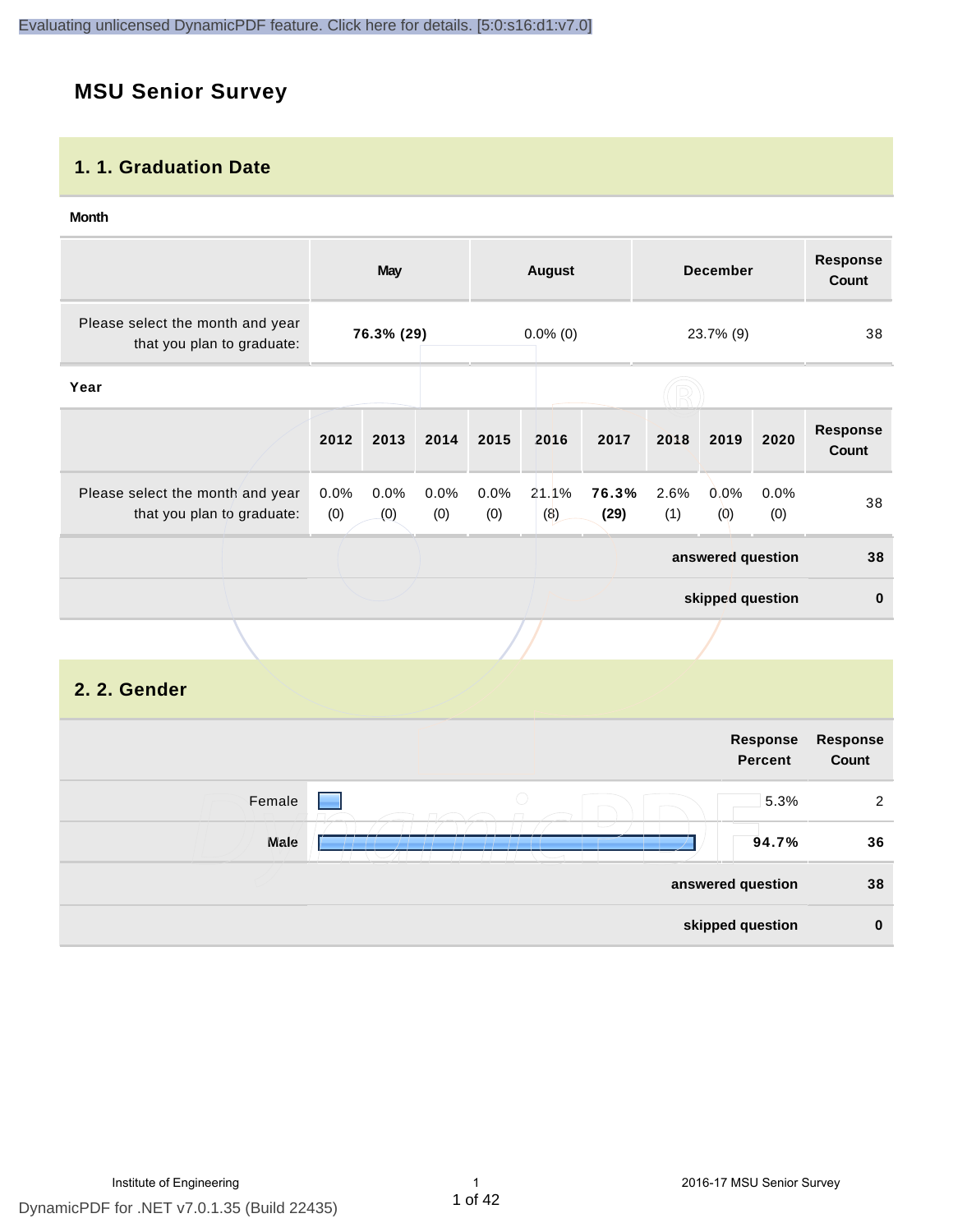#### **3. 3. Ethnic Background**

| . <b>.</b>                                |                |                            |                          |
|-------------------------------------------|----------------|----------------------------|--------------------------|
|                                           |                | <b>Response</b><br>Percent | <b>Response</b><br>Count |
| White                                     |                | 81.6%                      | 31                       |
| Black/African-American                    | $\blacksquare$ | 2.6%                       | 1                        |
| Asian                                     |                | 5.3%                       | $\overline{c}$           |
| Hispanic/Latino                           |                | 0.0%                       | $\,0\,$                  |
| American Indian/Alaskan Native            | $\blacksquare$ | 2.6%                       | 1                        |
| Native Hawaiian/Other Pacific<br>Islander |                | 0.0%                       | $\mbox{O}$               |
| Two or more races                         |                | 7.9%                       | $\sqrt{3}$               |
|                                           |                | answered question          | 38                       |
|                                           |                | skipped question           | $\pmb{0}$                |
|                                           |                |                            |                          |

# **4. 4. Are you a U.S. citizen?**

| <b>Response</b><br>Count | Response<br><b>Percent</b> |            |            |  |
|--------------------------|----------------------------|------------|------------|--|
| 32                       | 84.2%                      |            | <b>Yes</b> |  |
| 6                        | 15.8%                      | $\bigcirc$ | No         |  |
| 38                       | answered question          |            |            |  |
| $\bf{0}$                 | skipped question           |            |            |  |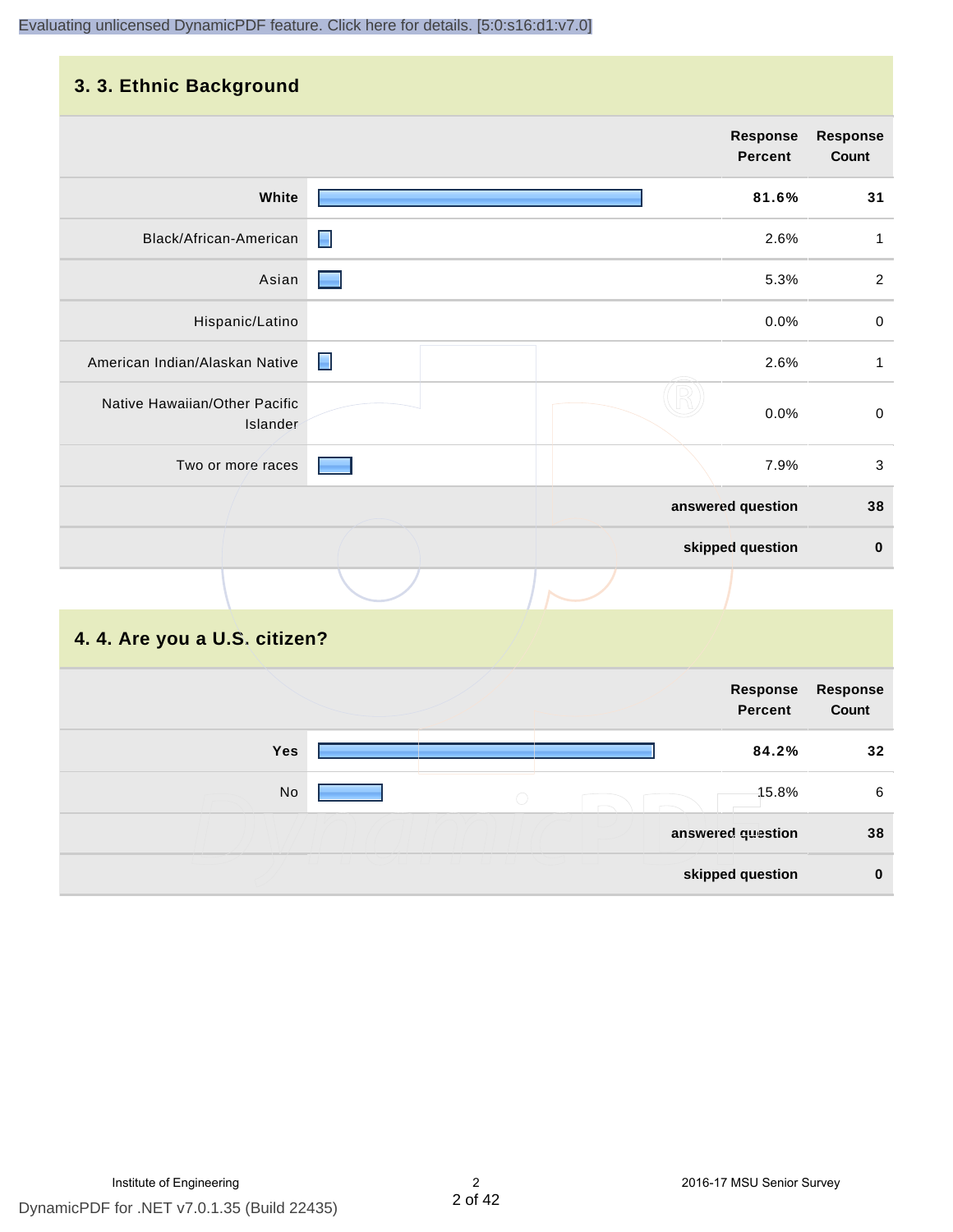# **5. 5. What is your residency classification at MSU? Response Response Percent Count In-state 55.3% 21** Out-of-state **12.2 Contract 12.2 Contract 12.2 Contract 12.31.6%** 12.2 Contract 12.4 Contract 12.2 Contract 12.2 Contract 12.2 Contract 12.2 Contract 12.2 Contract 12.2 Contract 12.2 Contract 12.2 Contract 12.2 Contract 12 International **Products and Security 13.2%** 5 **answered question 38 skipped question 0** DynamicPDF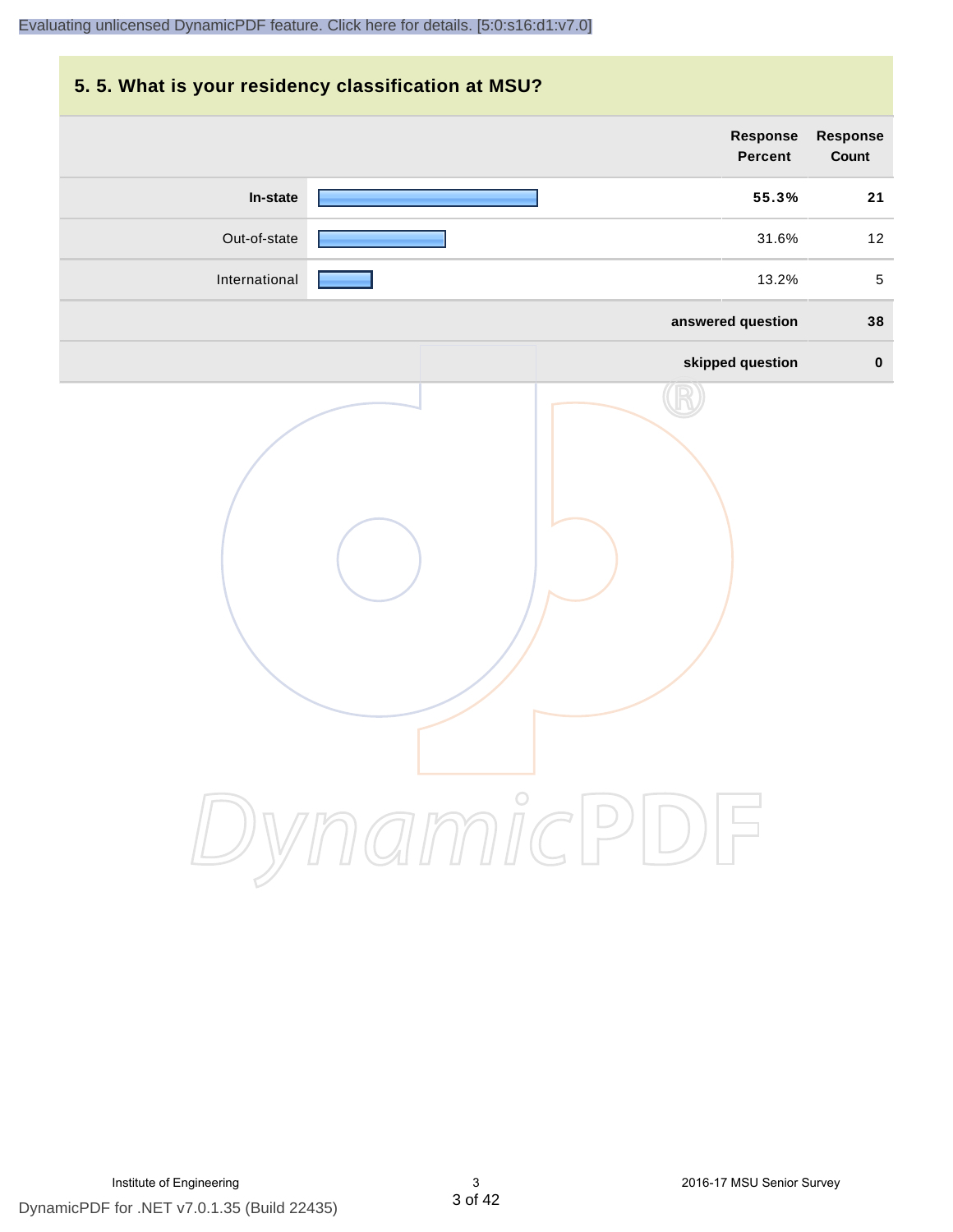| 5.5. What is your residency classification at MSU? |          |
|----------------------------------------------------|----------|
| answered question                                  | 38       |
| skipped question                                   | $\bf{0}$ |

#### **6. 6. Age**

|               |   | Response<br><b>Percent</b> | <b>Response</b><br>Count |
|---------------|---|----------------------------|--------------------------|
| 24 or younger |   | 76.3%                      | 29                       |
| 25-34         |   | 18.4%                      | $\overline{7}$           |
| 35-44         | н | 2.6%                       |                          |
| 45 or older   | н | 2.6%                       |                          |
|               |   | answered question          | 38                       |
|               |   | skipped question           | $\bf{0}$                 |

# **7. 7. Has either of your parents received a bachelor's degree?**

|     | Response<br><b>Percent</b> | Response<br>Count |
|-----|----------------------------|-------------------|
| Yes | 47.4%                      | 18                |
| No  | 52.6%                      | 20                |
|     | answered question          | 38                |
|     | skipped question           | $\bf{0}$          |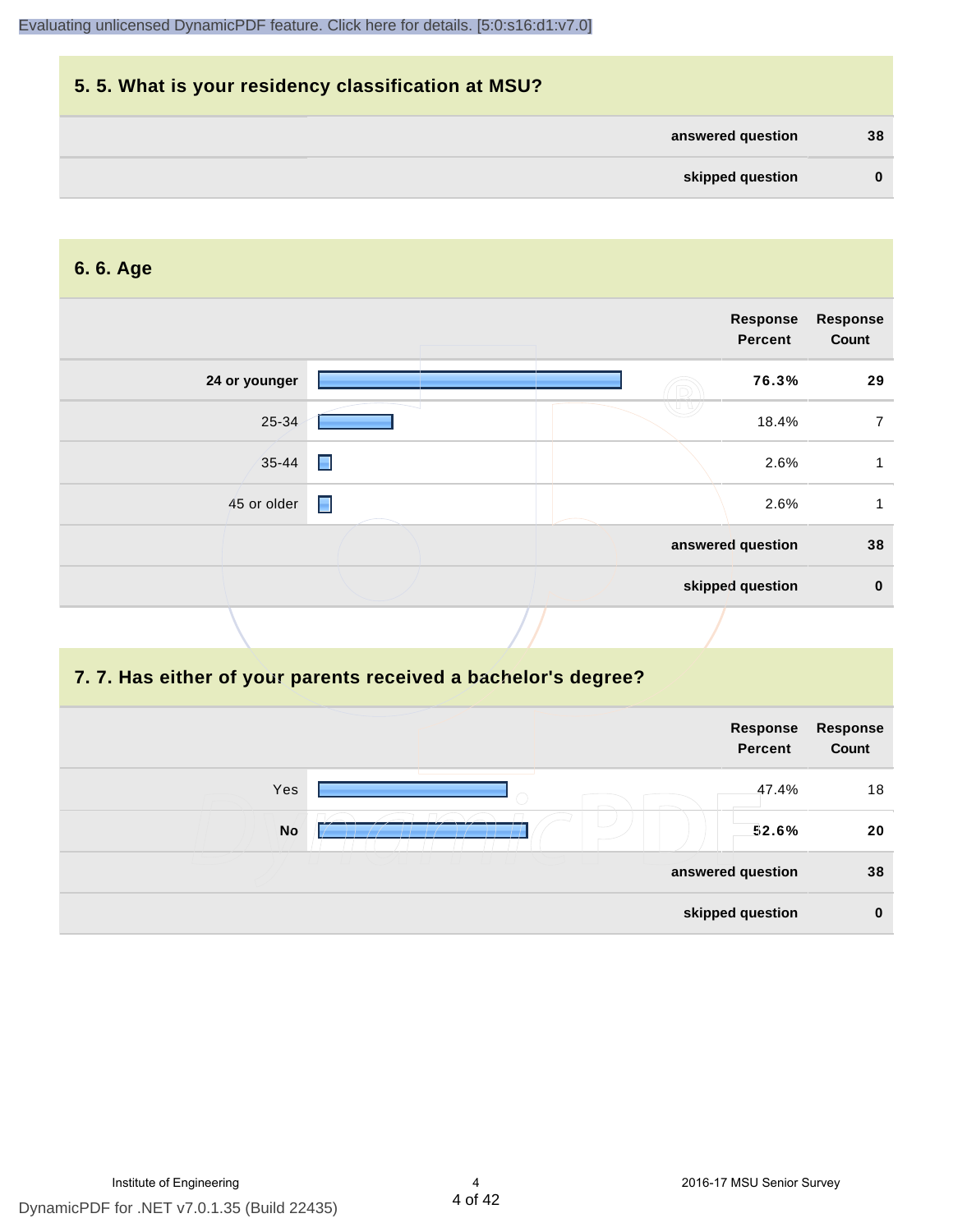#### **8. 8. Has either of your parents received a degree from MSU?**

| <b>Response</b><br>Count | Response<br>Percent |           |
|--------------------------|---------------------|-----------|
| 3                        | 7.9%                | Yes       |
| 35                       | 92.1%               | <b>No</b> |
| 38                       | answered question   |           |
| $\bf{0}$                 | skipped question    |           |
|                          |                     |           |

| 9.9. What was your original entry status to MSU?    |                                   |                          |
|-----------------------------------------------------|-----------------------------------|--------------------------|
|                                                     | <b>Response</b><br><b>Percent</b> | <b>Response</b><br>Count |
| Freshman                                            | 55.3%                             | 21                       |
| Transfer from community<br>college/technical school | 31.6%                             | 12 <sup>°</sup>          |
| Transfer from 4-yr institution                      | 13.2%                             | 5                        |
|                                                     | answered question                 | 38                       |
|                                                     | skipped question                  | $\bf{0}$                 |

# **10. 10. How many credits were transferred?**

|             | Response<br><b>Percent</b> | <b>Response</b><br>Count |
|-------------|----------------------------|--------------------------|
| 12 or fewer | 5.9%<br>a an               | 1                        |
| 13-30       | 23.5%                      | $\overline{a}$           |
| $31 - 60$   | 29.4%                      | $\sqrt{5}$               |
| Over 60     | 41.2%                      | $\overline{7}$           |
|             | answered question          | 17                       |
|             | skipped question           | 21                       |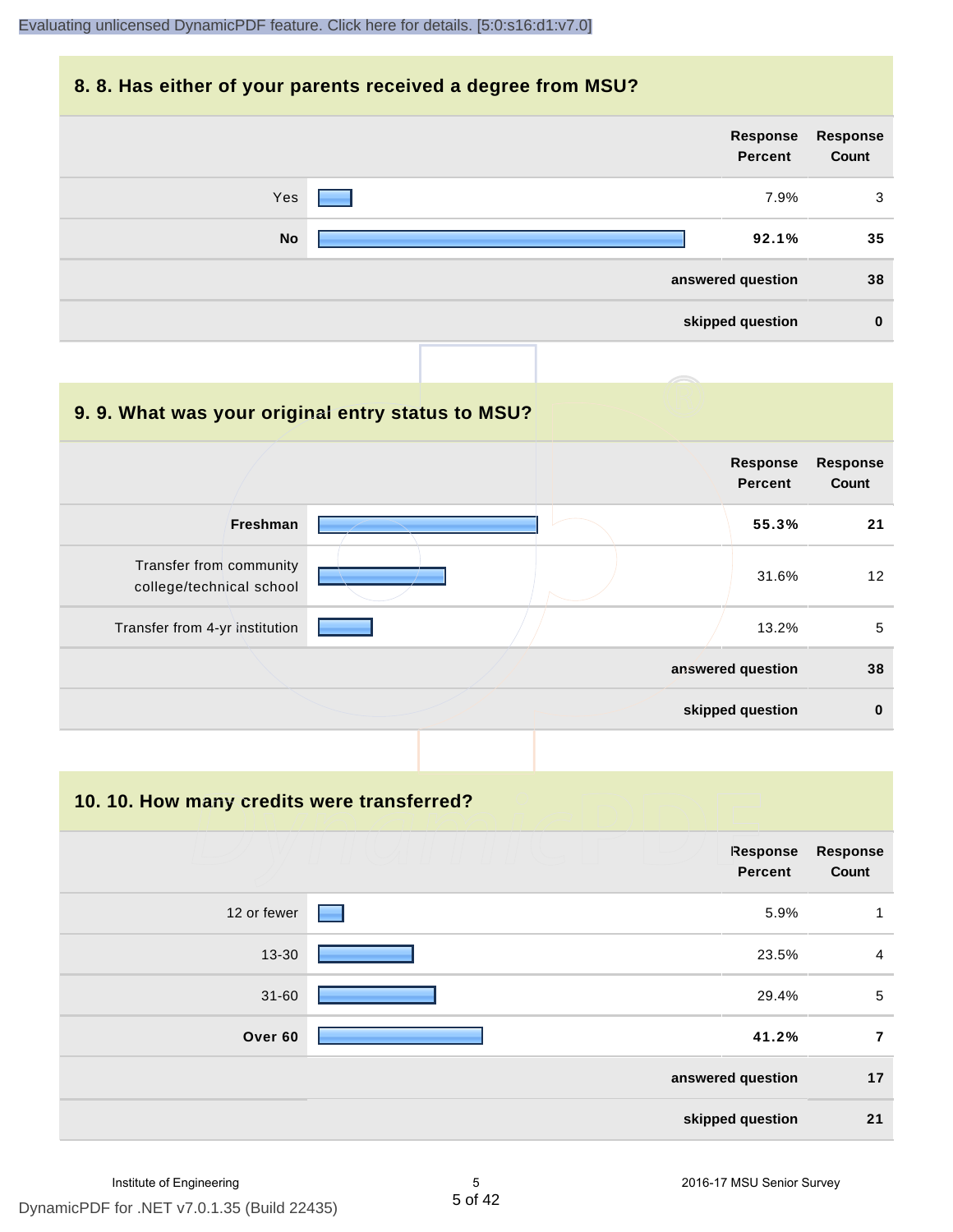#### **11. 11. Approximately what percent of your University Studies (general education) classes did you take at MSU?**

|                            |                                                      | Response<br><b>Percent</b>        | <b>Response</b><br>Count |
|----------------------------|------------------------------------------------------|-----------------------------------|--------------------------|
| <b>Under 25%</b>           |                                                      | 41.2%                             | $\overline{7}$           |
| 25-49%                     |                                                      | 11.8%                             | $\overline{2}$           |
| 50-74%                     |                                                      | 11.8%                             | $\sqrt{2}$               |
| 75-100%                    |                                                      | 35.3%                             | $\,6\,$                  |
|                            |                                                      | answered question                 | 17                       |
|                            |                                                      | skipped question                  | 21                       |
|                            |                                                      |                                   |                          |
|                            | 12. 12. What has been your attendance status at MSU? |                                   |                          |
|                            |                                                      | <b>Response</b><br><b>Percent</b> | <b>Response</b><br>Count |
| <b>Primarily full-time</b> |                                                      | 94.7%                             | 36                       |
| Primarily part-time        |                                                      | 5.3%                              | $\overline{2}$           |
|                            |                                                      | answered question                 | 38                       |
|                            |                                                      | skipped question                  | $\pmb{0}$                |
|                            |                                                      |                                   |                          |

DynamicPDF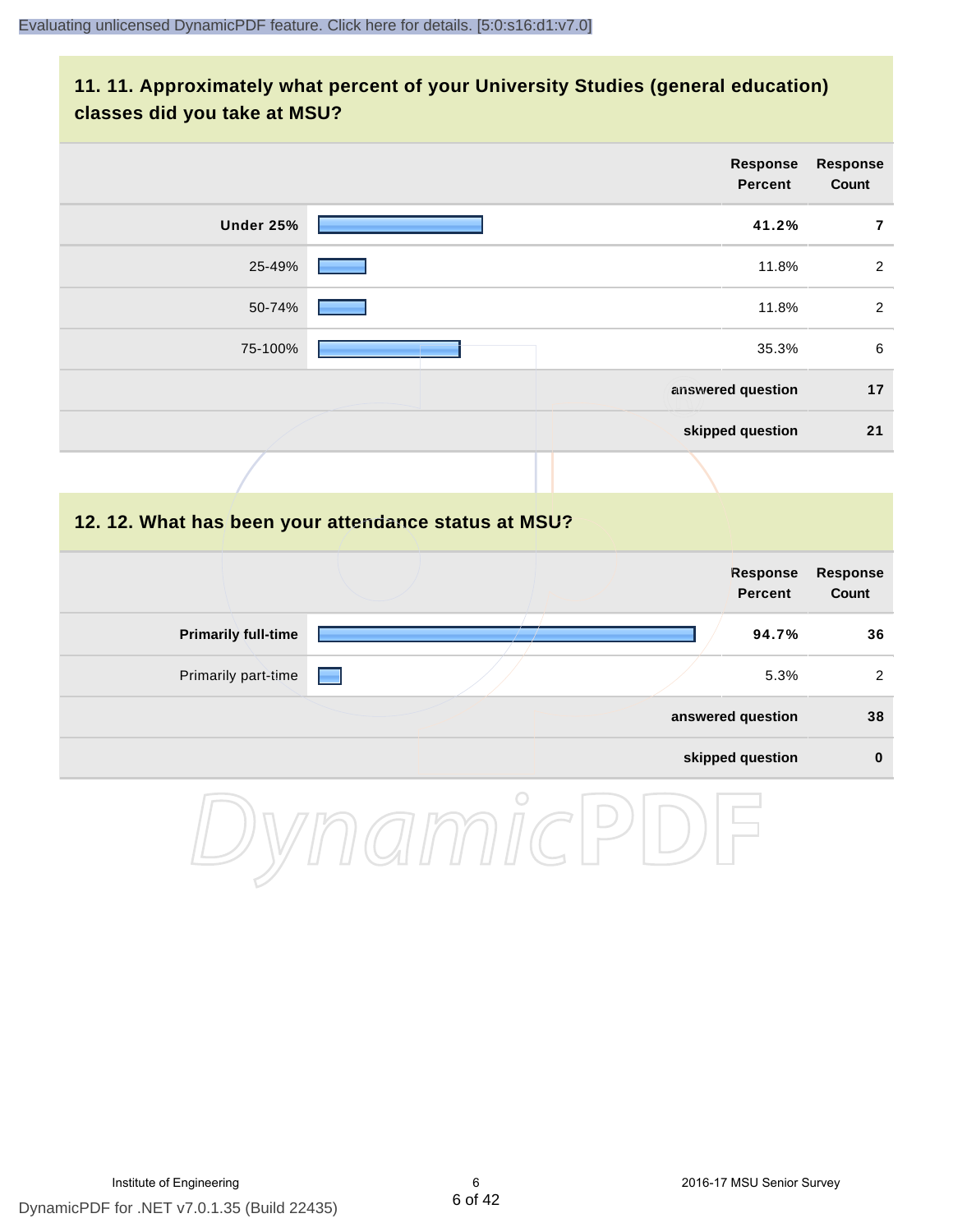# **13. 13. In which Residential College are you a member?**

|                            |                | <b>Response</b><br>Percent | <b>Response</b><br>Count  |
|----------------------------|----------------|----------------------------|---------------------------|
| Do not know                |                | 13.2%                      | $\overline{5}$            |
| <b>Clark College</b>       |                | 7.9%                       | $\sqrt{3}$                |
| Elizabeth College          | $\blacksquare$ | 2.6%                       | $\mathbf{1}$              |
| Franklin-Springer Colleges | ▉              | 2.6%                       | $\mathbf{1}$              |
| <b>Hart College</b>        |                | 21.1%                      | $\bf8$                    |
| <b>Hester College</b>      |                | 15.8%                      | $\,6\,$                   |
| <b>Regents College</b>     |                | 13.2%                      | $\sqrt{5}$                |
| Richmond College           |                | 15.8%                      | $\,6\,$                   |
| White College              |                | 7.9%                       | $\ensuremath{\mathsf{3}}$ |
|                            |                | answered question          | 38                        |
|                            |                | skipped question           | $\pmb{0}$                 |

DynamicPDF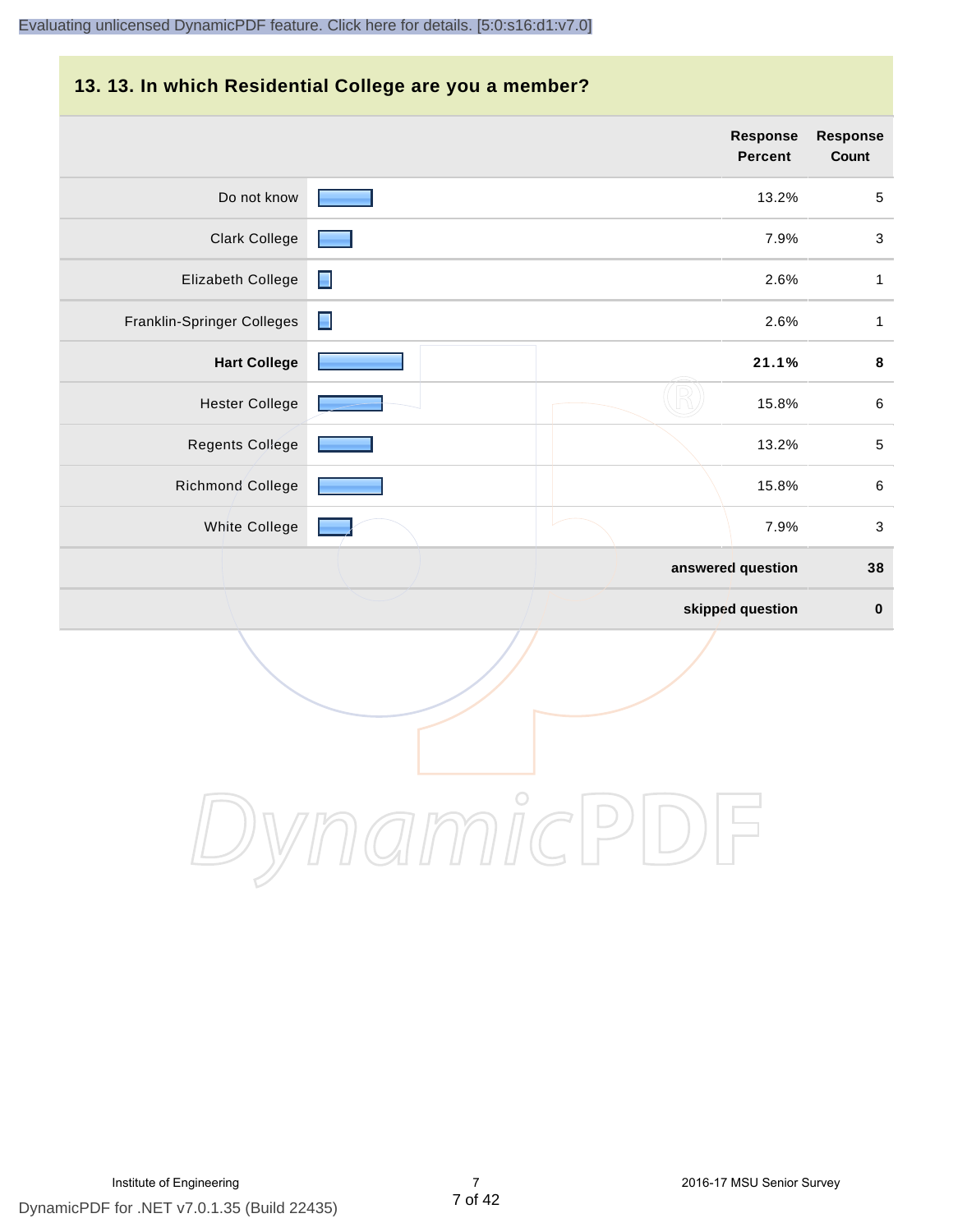# **13. 13. In which Residential College are you a member? answered question 38 skipped question 0**

### **14. 14. Have you ever received any type of Financial Aid while at MSU? (scholarships, grants, work-study, etc.)**



**15. 15. How many years will it take you to complete your degree from the point of your initial enrollment in college (including any time at a previous institution)?**

|               | <b>Response</b><br><b>Percent</b> | <b>Response</b><br>Count |
|---------------|-----------------------------------|--------------------------|
| Two           | 5.3%<br>and the control           | $\overline{2}$           |
| Three         | $\bigcirc$<br>10.5%               | $\overline{4}$           |
| Four          | 57.9%                             | 22                       |
| Five          | 18.4%                             | $\overline{7}$           |
| Six           | 0.0%                              | $\pmb{0}$                |
| More than six | 7.9%                              | $\sqrt{3}$               |
|               | answered question                 | 38                       |
|               | skipped question                  | $\pmb{0}$                |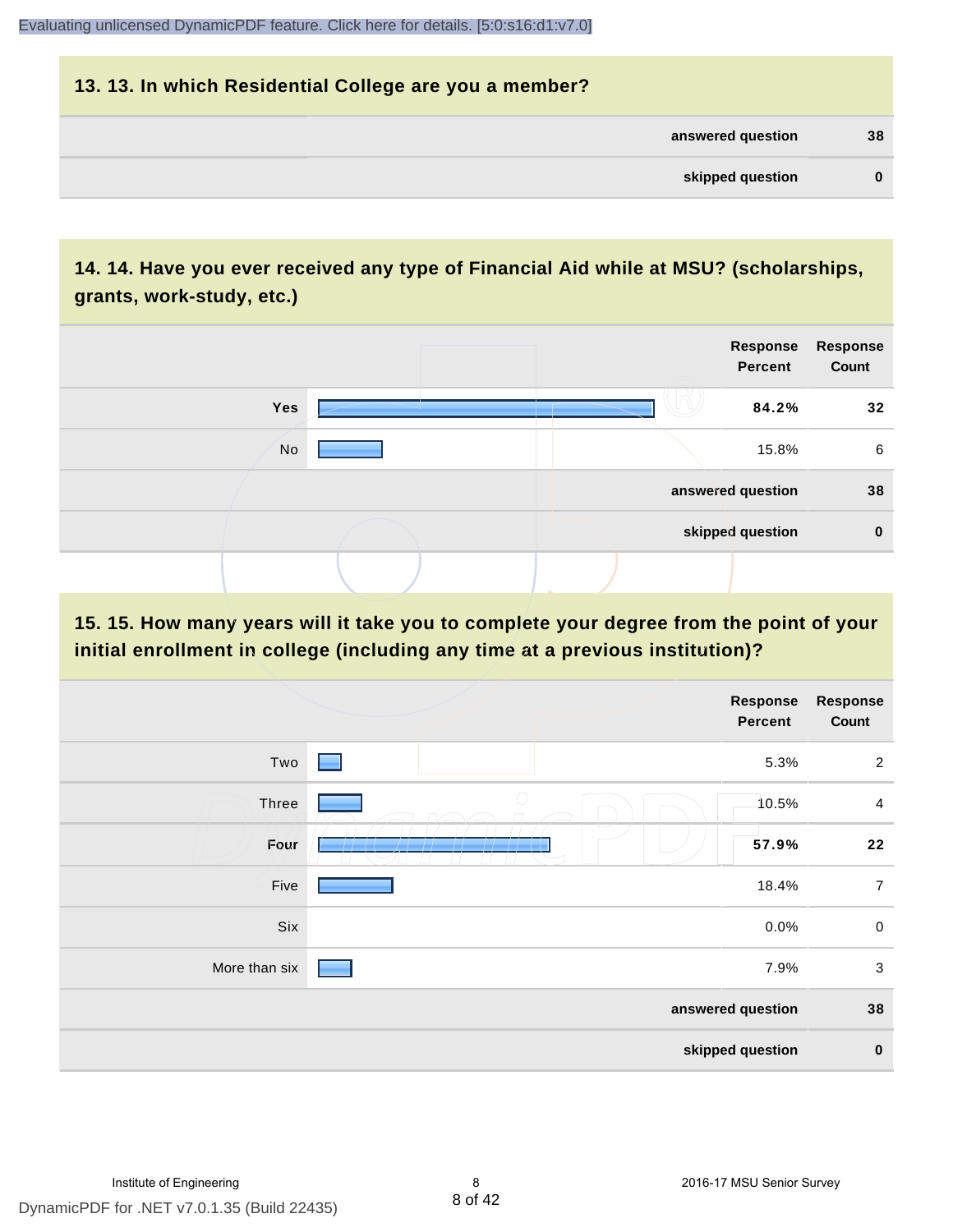#### **16. 16. In what range does your grade point average fall?**

| Response<br>Count | Response<br>Percent |                |                |
|-------------------|---------------------|----------------|----------------|
| $\pmb{0}$         | 0.0%                |                | Less than 2.00 |
| $\overline{4}$    | 10.5%               |                | 2.00-2.50      |
| $\,8\,$           | 21.1%               |                | 2.51-3.00      |
| $13$              | 34.2%               |                | $3.01 - 3.50$  |
| $13$              | 34.2%               |                | $3.51 - 4.00$  |
| 38                | answered question   |                |                |
| $\pmb{0}$         | skipped question    |                |                |
|                   |                     | $\int_{0}^{0}$ |                |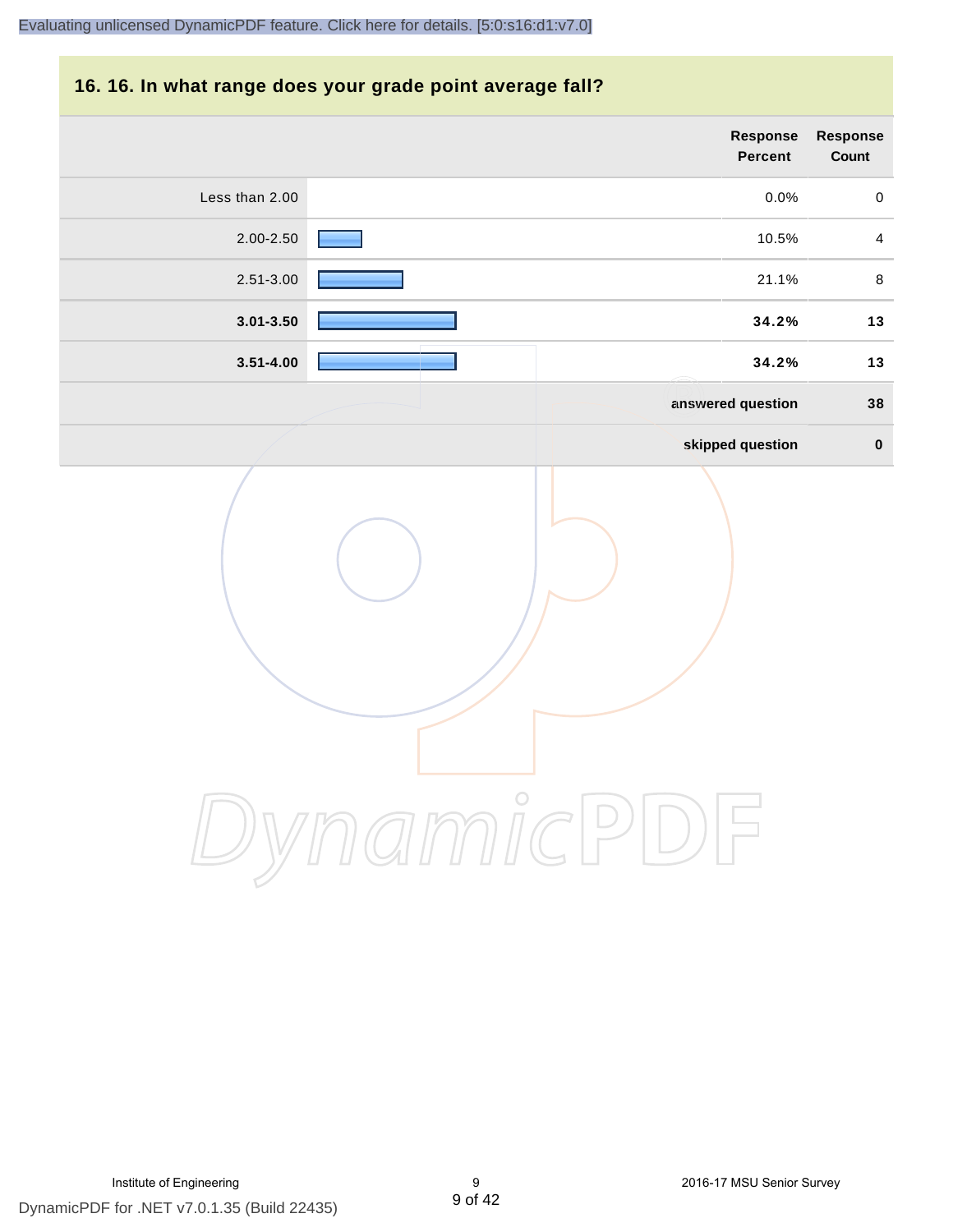|                                                          |                     | Response<br><b>Percent</b> | <b>Response</b><br>Count |
|----------------------------------------------------------|---------------------|----------------------------|--------------------------|
| Accounting                                               |                     | 0.0%                       | $\mathbf 0$              |
| Advertising                                              |                     | 0.0%                       | $\mbox{O}$               |
| Agricultural Science & Technology<br>(associate's)       |                     | 0.0%                       | $\mbox{O}$               |
| Agricultural Science (bachelor's)                        |                     | 0.0%                       | $\mathbf 0$              |
| Animal Technology/Animal-Equine                          |                     | 0.0%                       | $\mathbf 0$              |
| Animal Technology/Vet Tech,<br>Pre-Vet                   |                     | 0.0%                       | $\mathbf 0$              |
| <b>Applied Physics</b>                                   |                     | 0.0%                       | $\pmb{0}$                |
| Art                                                      |                     | 0.0%                       | $\mathbf 0$              |
| <b>Athletic Training</b>                                 |                     | 0.0%                       | $\mathbf 0$              |
| Biology                                                  |                     | 0.0%                       | $\mbox{O}$               |
| <b>Business Administration</b><br>(associate's)          |                     | 0.0%                       | $\,0\,$                  |
| <b>Business Administration</b><br>(bachelor's)           | ○<br>$\blacksquare$ | 2.6%                       | $\mathbf{1}$             |
| <b>Career &amp; Technical Education</b><br>(associate's) |                     | 0.0%                       | $\mathbf 0$              |
| <b>Career &amp; Technical Education</b><br>(bachelor's)  |                     | 0.0%                       | $\mathbf 0$              |
| Chemistry                                                |                     | 0.0%                       | $\mathbf 0$              |
| Civil Engineering Technology<br>(associate's)            |                     | 0.0%                       | $\boldsymbol{0}$         |
|                                                          | answered question   |                            | 38                       |
|                                                          | skipped question    |                            | $\pmb{0}$                |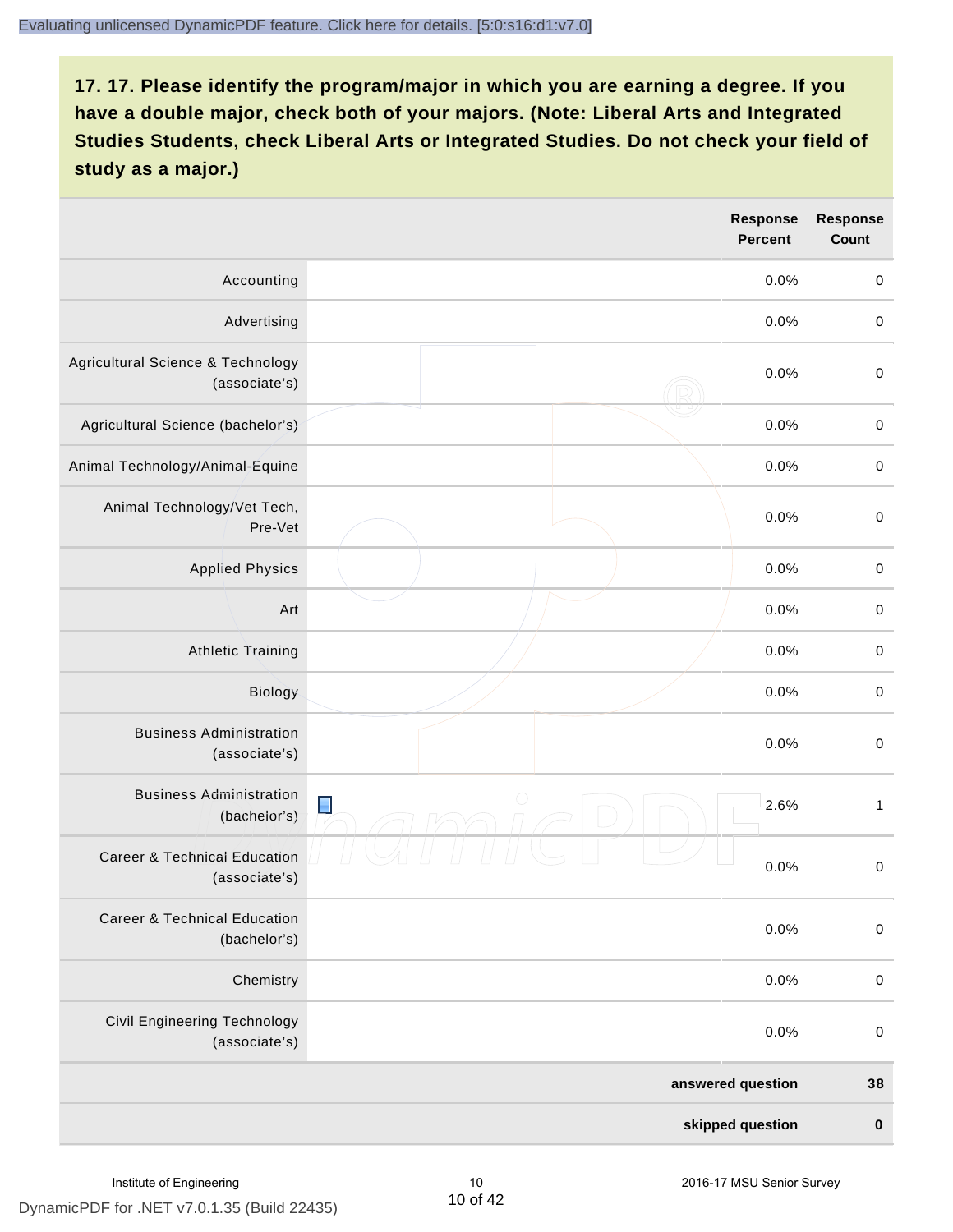| <b>Civil Engineering Technology</b><br>(bachelor's) | 31.6%                  | $12$                      |
|-----------------------------------------------------|------------------------|---------------------------|
| <b>Communication Disorders</b>                      | 0.0%                   | $\pmb{0}$                 |
| <b>Community Health</b>                             | 0.0%                   | $\pmb{0}$                 |
| <b>Computer Information Systems</b>                 | 0.0%                   | $\pmb{0}$                 |
| <b>Computer Science</b>                             | 0.0%                   | $\mathbf 0$               |
| Creative Writing (BFA)                              | 0.0%                   | $\mathbf 0$               |
| <b>Criminal Justice</b>                             | 0.0%                   | $\mathbf 0$               |
| Economics                                           | 0.0%                   | $\pmb{0}$                 |
| <b>Electromechanical Engineering</b><br>Technology  | 7.9%                   | $\ensuremath{\mathsf{3}}$ |
| <b>Elementary School Education</b>                  | 0.0%                   | $\,0\,$                   |
| <b>Engineering Graphics &amp; Design</b>            | 7.9%                   | $\ensuremath{\mathsf{3}}$ |
| <b>Engineering Physics</b>                          | 28.9%                  | 11                        |
| English                                             | 0.0%                   | $\pmb{0}$                 |
| English Education (TESOL)                           | 0.0%<br>$\bigcirc$     | $\pmb{0}$                 |
| <b>Exercise Science</b>                             | 0.0%                   | $\pmb{0}$                 |
| Finance                                             | 0.0%                   | $\,0\,$                   |
| French                                              | 0.0%                   | $\pmb{0}$                 |
| General Studies (associate's)                       | $\blacksquare$<br>2.6% | $\mathbf{1}$              |
| Geosciences                                         | 0.0%                   | $\mathbf 0$               |
| German                                              | 0.0%                   | $\mathbf 0$               |
|                                                     | answered question      | 38                        |
|                                                     | skipped question       | $\pmb{0}$                 |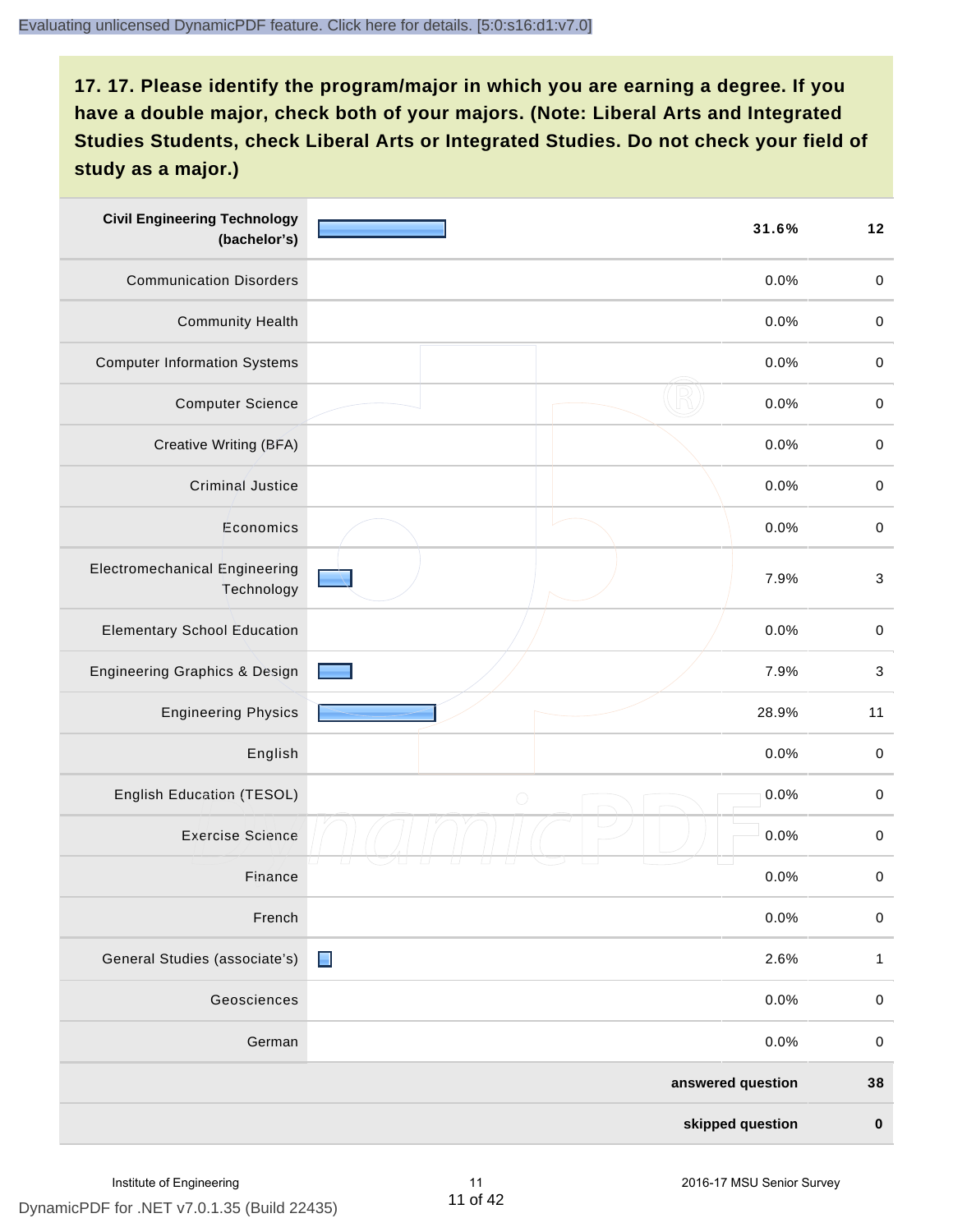| <b>Graphic Communications Media</b>            |                | 0.0%              | $\mathbf 0$  |
|------------------------------------------------|----------------|-------------------|--------------|
| Health & Physical Education                    |                | 0.0%              | $\mathbf 0$  |
| <b>Health Information Administration</b>       |                | 0.0%              | $\pmb{0}$    |
| History                                        |                | 0.0%              | $\mathbf 0$  |
| <b>Industrial Technology</b><br>(associate's)  |                | 0.0%              | $\mathbf 0$  |
| Integrated Studies (BIS)                       |                | 0.0%              | $\mathbf 0$  |
| Interdisciplinary Early Childhood<br>Education |                | 0.0%              | $\mathbf 0$  |
| <b>Interior Design</b>                         |                | 0.0%              | $\mathbf 0$  |
| <b>International Business</b>                  |                | 0.0%              | $\mathbf 0$  |
| <b>International Studies</b>                   |                | 0.0%              | $\mathbf 0$  |
| Japanese                                       |                | 0.0%              | $\pmb{0}$    |
| Journalism                                     |                | 0.0%              | $\,0\,$      |
| Learning & Behavior Disorders                  |                | 0.0%              | $\mathbf 0$  |
| <b>Liberal Arts</b>                            | $\bigcirc$     | 0.0%              | $\mathbf 0$  |
| Logistics & Supply Chain<br>Management         |                | 0.0%              | $\mathbf 0$  |
| Management                                     |                | 0.0%              | $\pmb{0}$    |
| <b>Manufacturing Technology</b>                |                | 0.0%              | $\pmb{0}$    |
| Marketing                                      |                | 0.0%              | $\mathbf 0$  |
| Mathematics                                    | $\blacksquare$ | 2.6%              | $\mathbf{1}$ |
|                                                |                | answered question | ${\bf 38}$   |
|                                                |                | skipped question  | $\pmb{0}$    |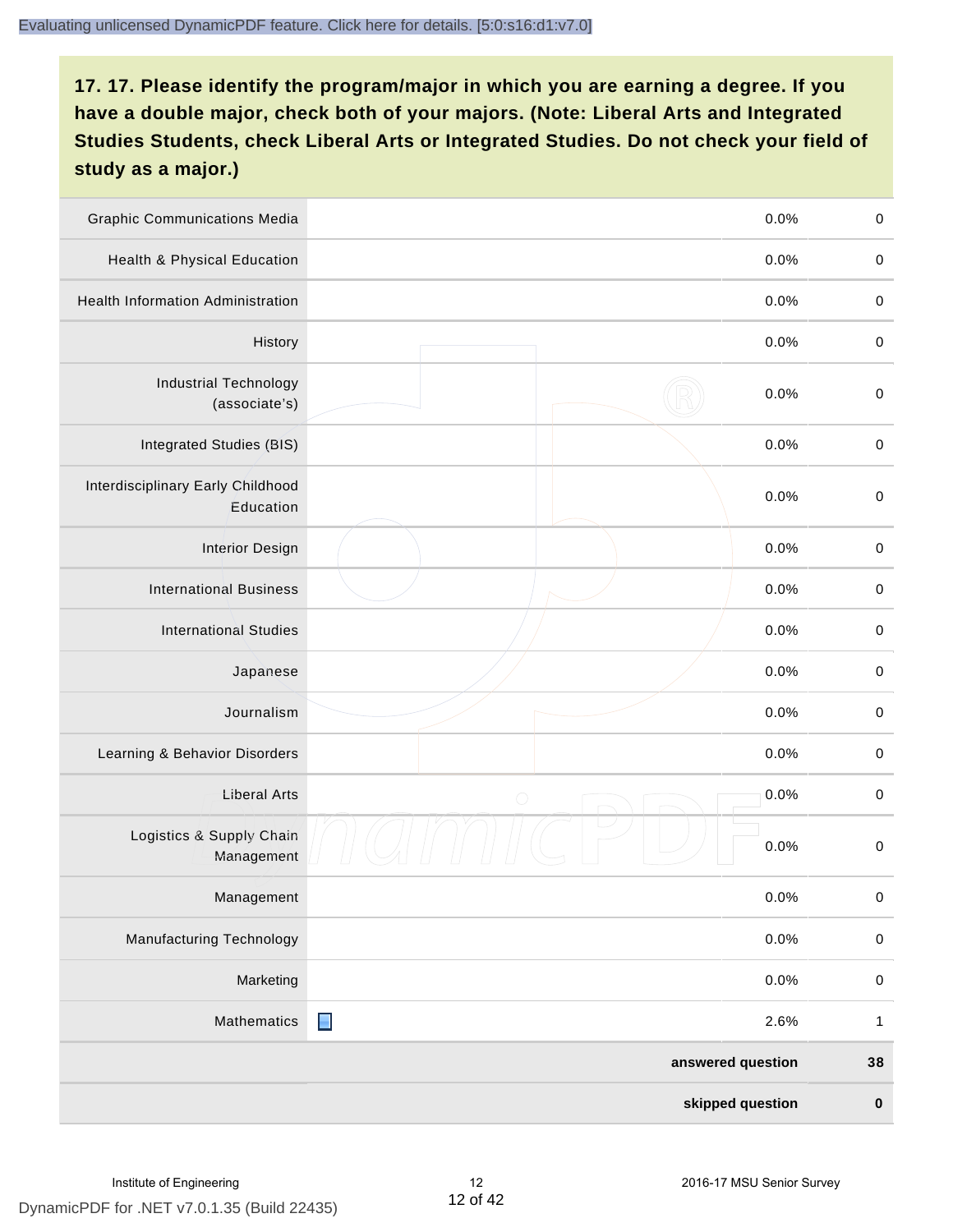| <b>Middle School Education</b>            | 0.0%               | $\mathbf 0$      |
|-------------------------------------------|--------------------|------------------|
| Music                                     | 0.0%               | $\pmb{0}$        |
| <b>Music Business</b>                     | 0.0%               | $\mathbf 0$      |
| Nonprofit Leadership Studies              | 0.0%               | $\mathbf 0$      |
| Nursing                                   | 0.0%               | $\pmb{0}$        |
| Nursing/RN to BSN                         | 0.0%               | $\,0\,$          |
| Nutrition, Dietetics, & Food Mgmt         | 0.0%               | $\pmb{0}$        |
| Occupational Safety and Health            | 0.0%               | $\mathbf 0$      |
| Organizational Communication              | 0.0%               | $\pmb{0}$        |
| Philosophy                                | 0.0%               | $\pmb{0}$        |
| Physics                                   | 0.0%               | $\pmb{0}$        |
| <b>Political Science</b>                  | 0.0%               | $\pmb{0}$        |
| Psychology                                | 0.0%               | $\mathbf 0$      |
| <b>Public Administration</b>              | 0.0%               | $\mathbf 0$      |
| <b>Public Relations</b>                   | 0.0%<br>$\bigcirc$ | $\pmb{0}$        |
| <b>Recreation &amp; Leisure Services</b>  | 0.0%               | $\pmb{0}$        |
| Social Work                               | 0.0%               | $\pmb{0}$        |
| Sociology                                 | 0.0%               | $\mathbf 0$      |
| Spanish                                   | 0.0%               | $\pmb{0}$        |
| <b>Telecommunications Systems</b><br>Mgmt | 23.7%              | $\boldsymbol{9}$ |
|                                           | answered question  | 38               |
|                                           | skipped question   | $\pmb{0}$        |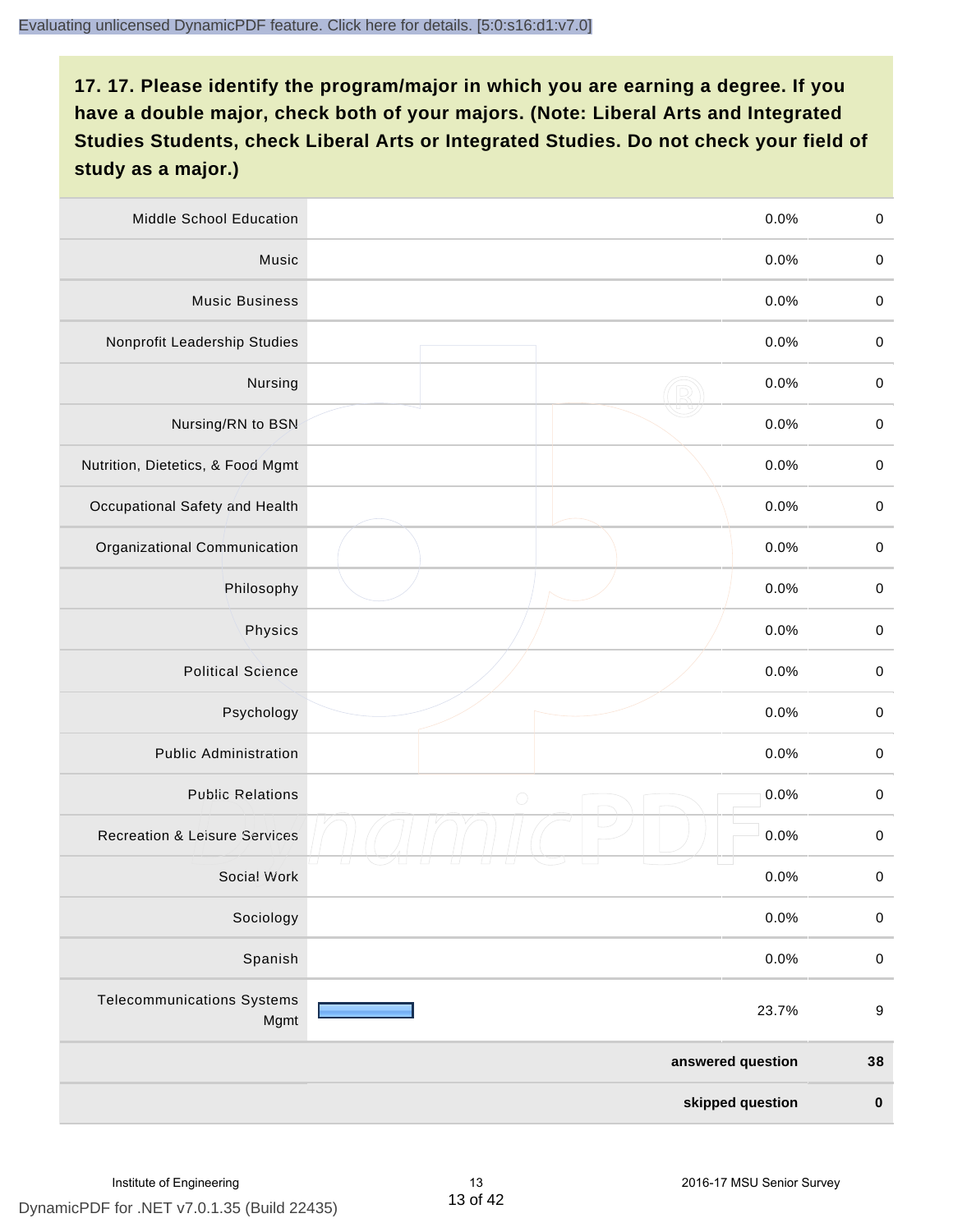| <b>Television Production</b>    | $0.0\%$           | 0        |
|---------------------------------|-------------------|----------|
| Theatre                         | $0.0\%$           | 0        |
| Wildlife & Conservation Biology | $0.0\%$           | 0        |
|                                 | answered question | 38       |
|                                 | skipped question  | $\bf{0}$ |
|                                 |                   |          |

#### **18. 20. What is the highest degree you eventually hope to receive?**

|                      |                   | <b>Response</b><br>Percent | <b>Response</b><br>Count |
|----------------------|-------------------|----------------------------|--------------------------|
| Associate            |                   | 0.0%                       | $\mathbf 0$              |
| <b>Baccalaureate</b> |                   | 60.5%                      | 23                       |
| Graduate             |                   | 31.6%                      | 12                       |
| Professional         |                   | 7.9%                       | 3                        |
|                      | answered question |                            | 38                       |
|                      |                   | skipped question           | $\mathbf 0$              |
|                      |                   |                            |                          |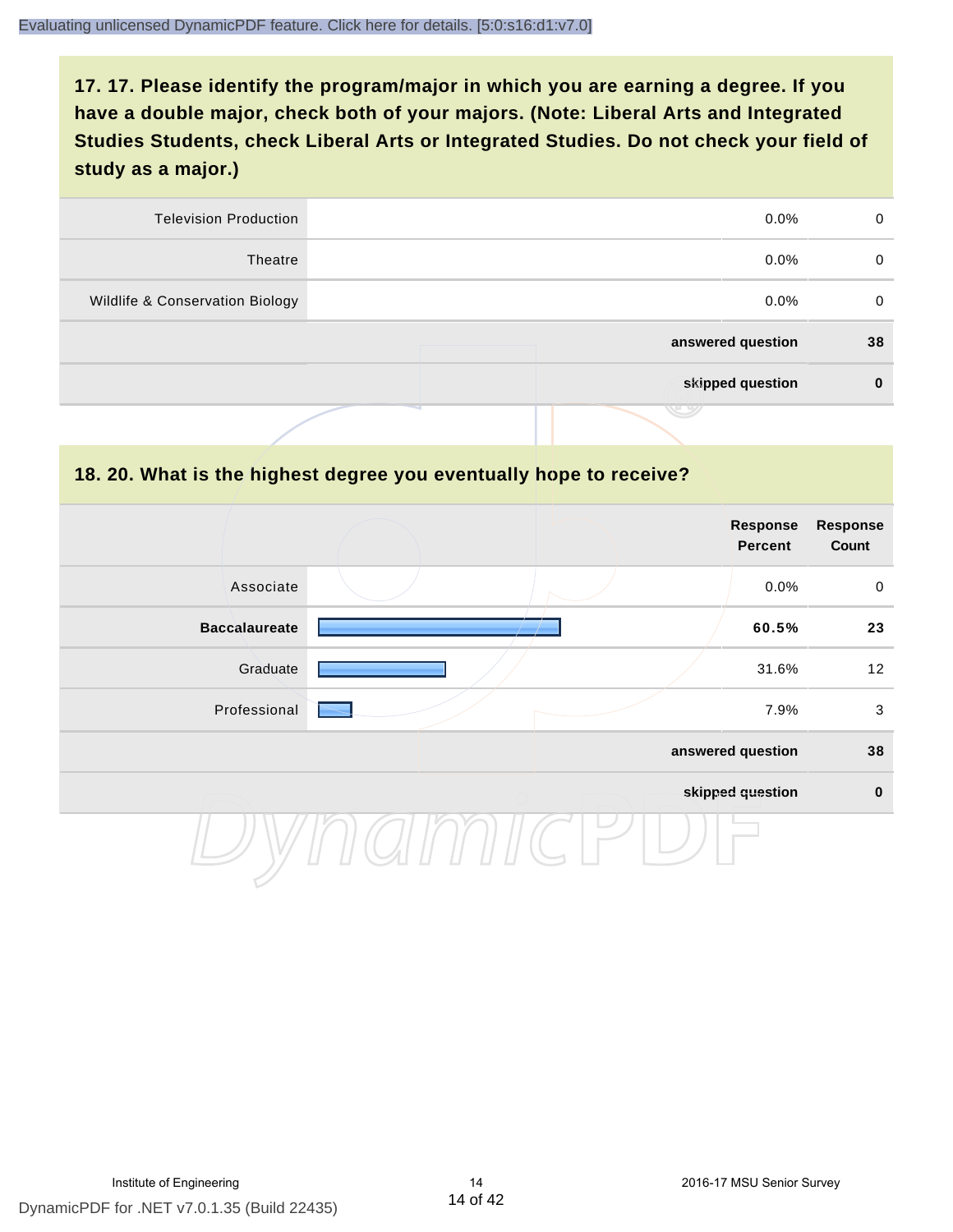| 19. 21. Which best describes your situation? |                                   |                          |
|----------------------------------------------|-----------------------------------|--------------------------|
|                                              | <b>Response</b><br><b>Percent</b> | <b>Response</b><br>Count |
| Did not change major/area                    | 63.2%                             | 24                       |
| Did not initially declare major/area         | 2.6%<br>н                         | 1                        |
| Changed major/area                           | 34.2%                             | 13                       |
|                                              | answered question                 | 38                       |
|                                              | skipped question                  | $\bf{0}$                 |
|                                              | DynamicPDF                        |                          |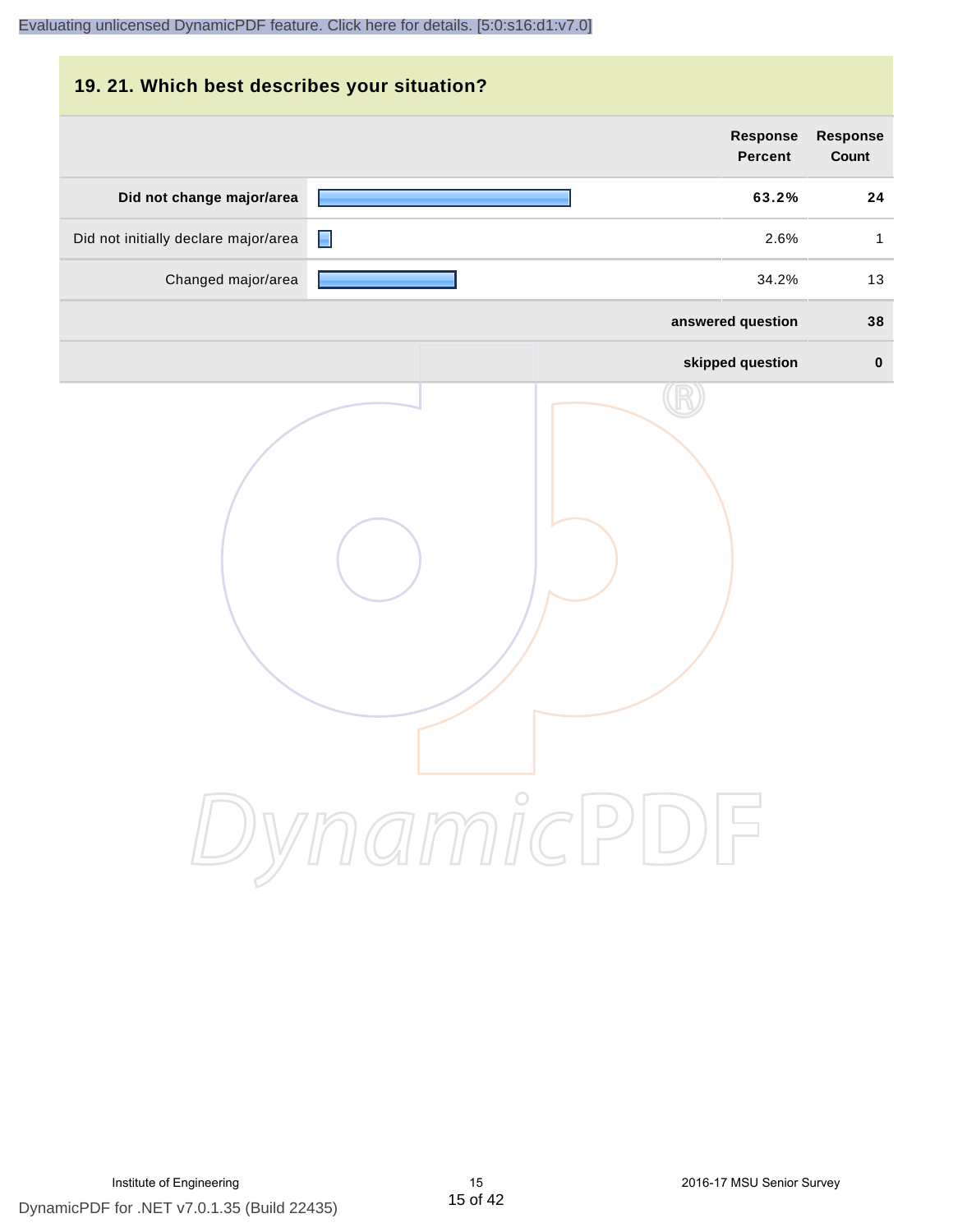# **19. 21. Which best describes your situation? answered question 38 skipped question 0**

### **20. 22. While school was in session during the past year, how many hours per week, on average, did you work for pay?**

|                    |  | Response<br><b>Percent</b> | <b>Response</b><br>Count |
|--------------------|--|----------------------------|--------------------------|
| Did not work       |  | 34.2%                      | 13                       |
| Worked 1-10 hrs    |  | 13.2%                      | $\,$ 5 $\,$              |
| Worked 11-20 hrs   |  | 26.3%                      | 10                       |
| Worked 21-30 hrs   |  | 10.5%                      | $\overline{a}$           |
| Worked 31-40 hrs   |  | 7.9%                       | $\mathbf{3}$             |
| Worked over 40 hrs |  | 7.9%                       | $\sqrt{3}$               |
|                    |  | answered question          | 38                       |
|                    |  | skipped question           | $\pmb{0}$                |

#### **21. 23. For the most part, were classes offered at times convenient to you?**

|            | Response<br><b>Percent</b> | <b>Response</b><br>Count |
|------------|----------------------------|--------------------------|
| <b>Yes</b> | 81.6%                      | 31                       |
| No         | 18.4%                      |                          |
|            | answered question          | 38                       |
|            | skipped question           | $\mathbf 0$              |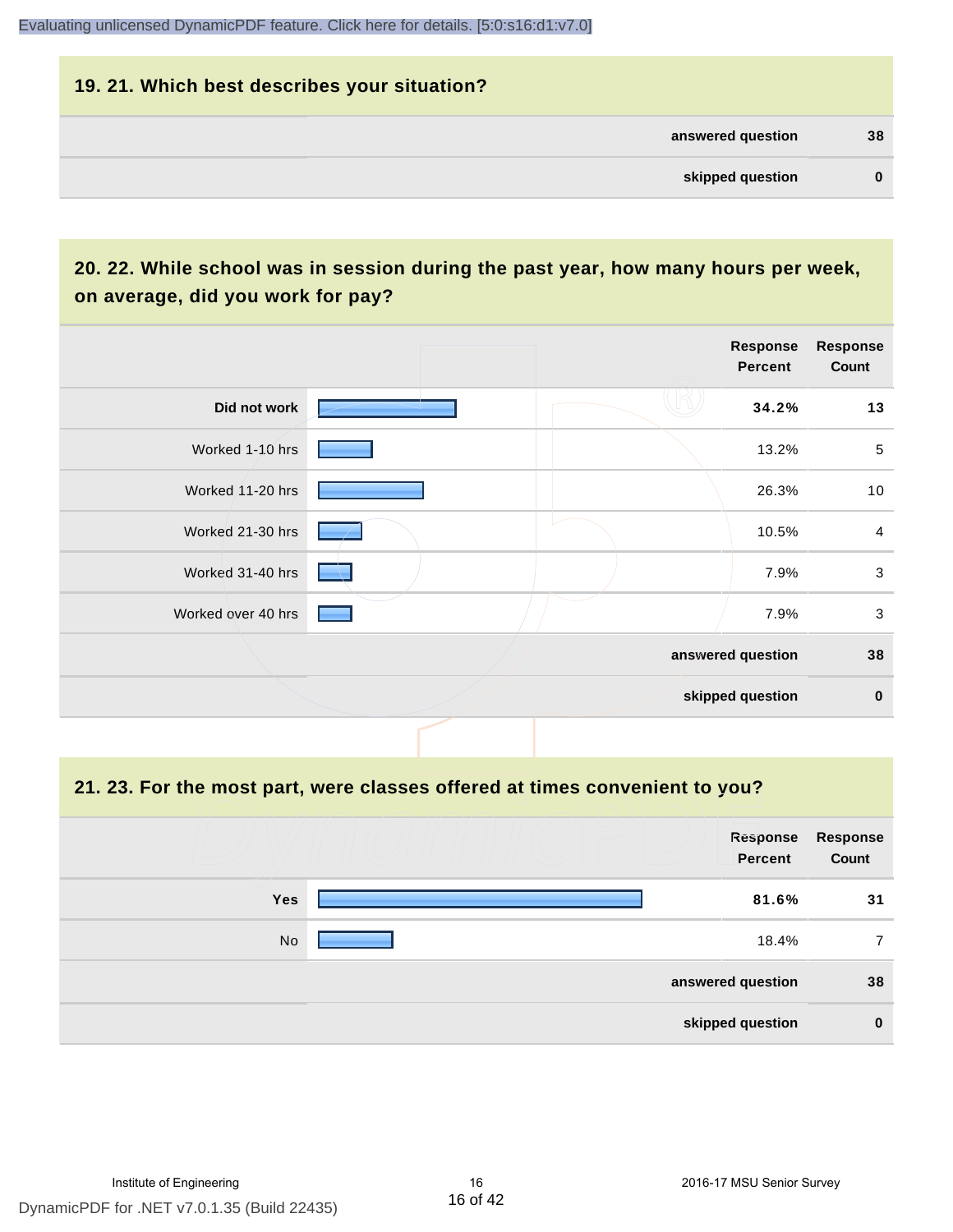#### **22. 24. What time would you have preferred?**

|                | Response<br>Percent | <b>Response</b><br>Count |
|----------------|---------------------|--------------------------|
| Late afternoon | 28.6%               | $\overline{2}$           |
| Evening        | 0.0%                | $\mathbf 0$              |
| Weekend        | 14.3%               | $\mathbf{1}$             |
| During the day | 28.6%               | $\mathbf{2}$             |
| Online         | 28.6%               | $\overline{\mathbf{2}}$  |
|                | answered question   | $\overline{7}$           |
|                | skipped question    | 31                       |
|                |                     |                          |

# **23. 25. Which best describes the location where you completed the majority of your courses?**

|                        |                | <b>Response</b><br>Percent | <b>Response</b><br>Count |
|------------------------|----------------|----------------------------|--------------------------|
| <b>Murray</b>          |                | 97.4%                      | 37                       |
| Paducah                |                | 0.0%                       | $\,0\,$                  |
| Ft. Campbell           |                | 0.0%                       | $\mathbf 0$              |
| Madisonville           | $\bigcirc$     | 0.0%                       | $\mathbf 0$              |
| Hopkinsville           |                | 0.0%                       | $\pmb{0}$                |
| Henderson              |                | 0.0%                       | $\pmb{0}$                |
| Online                 | $\blacksquare$ | 2.6%                       | $\mathbf{1}$             |
| Other (please specify) |                | 0.0%                       | $\pmb{0}$                |
|                        |                | answered question          | 38                       |
|                        |                | skipped question           | $\pmb{0}$                |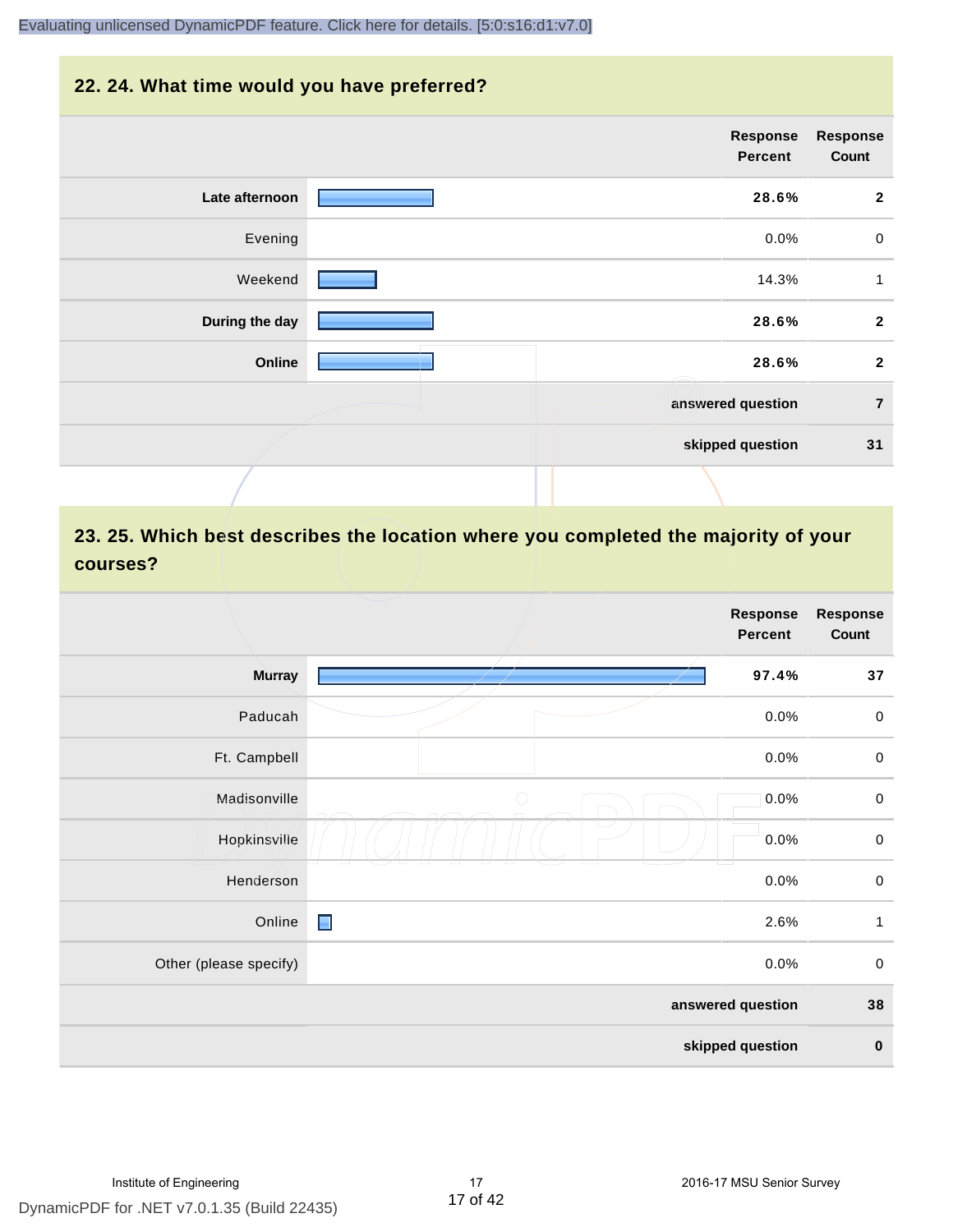#### **24. 26. Did you take any online courses while at Murray State?**

| Response<br>Percent | Response<br>Count |
|---------------------|-------------------|
| <b>Yes</b><br>50.0% | 19                |
| <b>No</b><br>50.0%  | 19                |
| answered question   | 38                |
| skipped question    | $\mathbf 0$       |
|                     |                   |

### **25. 27. Did it take you an extra semester or more to complete degree requirements at Murray State?**

| <b>Response</b><br>Count | Response<br>Percent |         |     |  |
|--------------------------|---------------------|---------|-----|--|
| 11                       | 28.9%               |         | Yes |  |
| 27                       | 71.1%               |         | No  |  |
| 38                       | answered question   |         |     |  |
| $\pmb{0}$                | skipped question    |         |     |  |
|                          |                     | $\circ$ |     |  |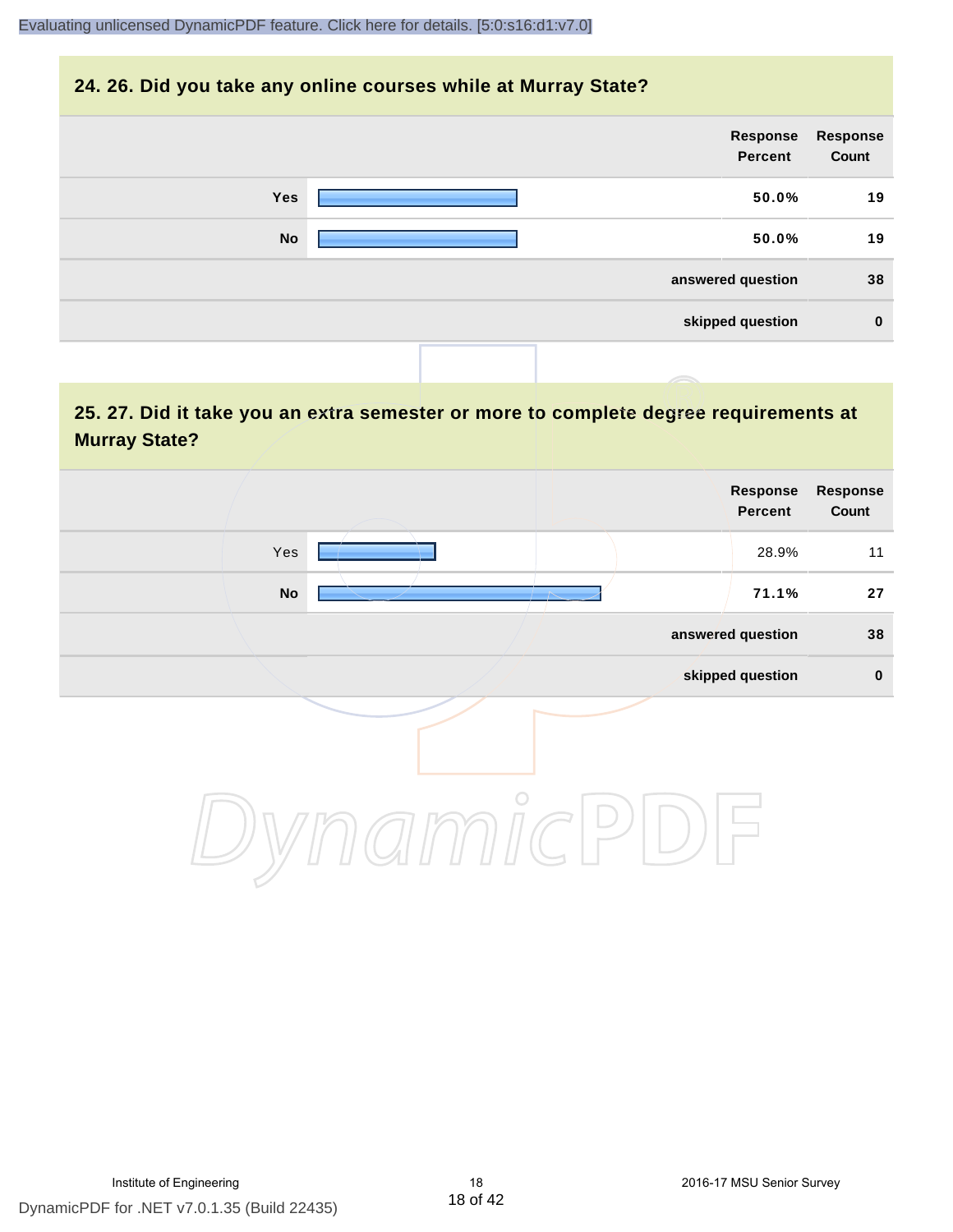# **26. 28. Why did it take you an extra semester or more?**

|                                                                 |            | <b>Response</b><br><b>Percent</b> | Response<br>Count |
|-----------------------------------------------------------------|------------|-----------------------------------|-------------------|
| Work obligation limited my<br>enrollment.                       |            | 36.4%                             | $\overline{4}$    |
| Family obligations limited my<br>enrollment.                    |            | 0.0%                              | $\pmb{0}$         |
| Tuition and other costs of<br>attendance limited my enrollment. |            | 0.0%                              | $\mathbf 0$       |
| A decision to change majors<br>added to my requirements.        |            | 63.6%                             | $\overline{7}$    |
| A required course or courses were<br>not offered.               |            | 18.2%                             | $\overline{2}$    |
| Credits were lost transferring to<br>Murray State.              |            | 9.1%                              | $\mathbf{1}$      |
| Other (please specify)                                          |            | 0.0%                              | $\,0\,$           |
|                                                                 |            | answered question                 | 11                |
|                                                                 |            | skipped question                  | 27                |
|                                                                 | $\bigcirc$ |                                   |                   |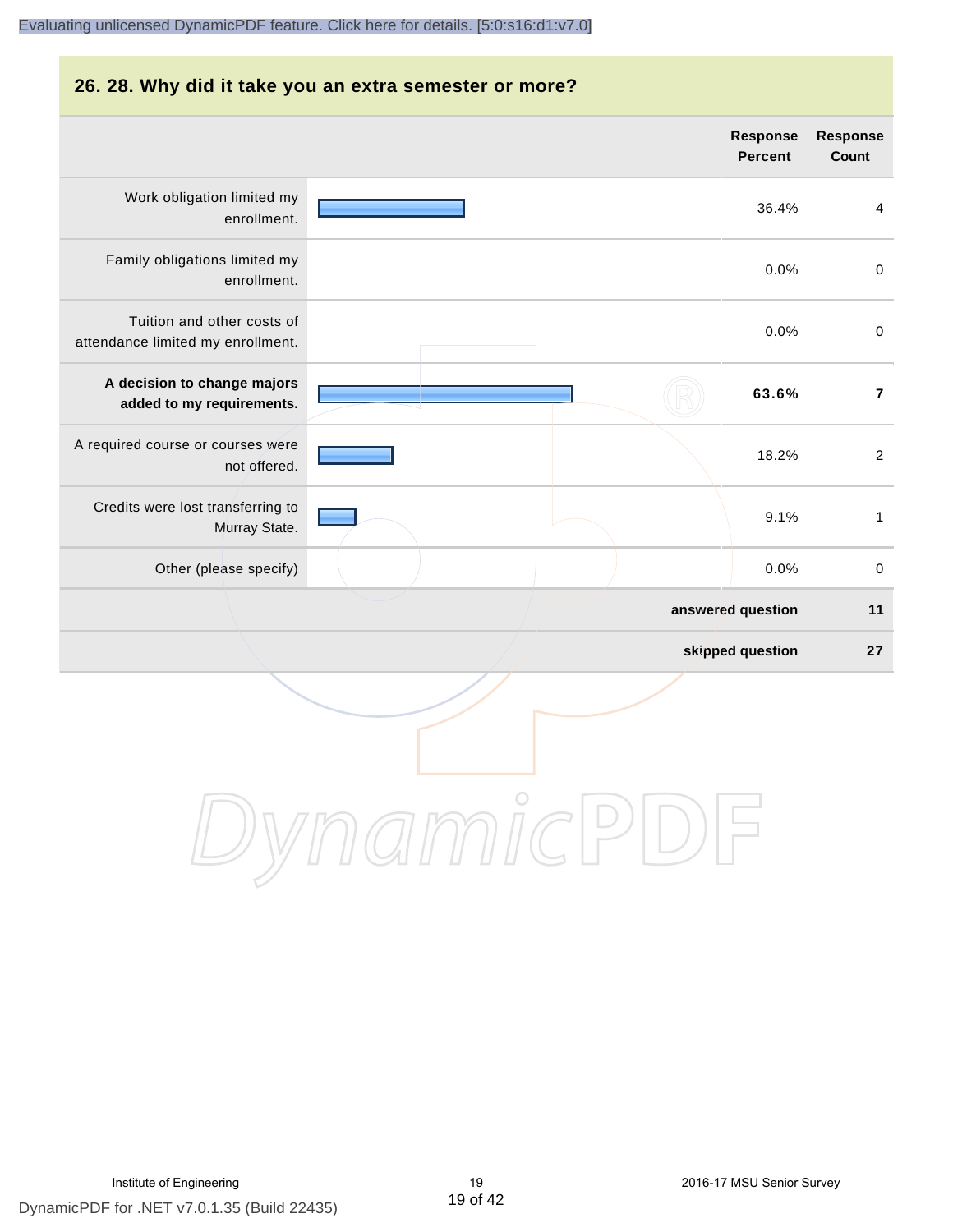| 26. 28. Why did it take you an extra semester or more? |    |
|--------------------------------------------------------|----|
| answered question                                      | 11 |
| skipped question                                       | 27 |

# **27. 29. Did you have trouble getting any course(s) you needed while at Murray State?**

|                                                                            |                                                      | <b>Response</b><br><b>Percent</b> | <b>Response</b><br>Count |
|----------------------------------------------------------------------------|------------------------------------------------------|-----------------------------------|--------------------------|
| Yes                                                                        |                                                      | 15.8%                             | $\,6\,$                  |
| <b>No</b>                                                                  |                                                      | 84.2%                             | 32                       |
|                                                                            |                                                      | answered question                 | 38                       |
|                                                                            |                                                      | skipped question                  | $\bf{0}$                 |
|                                                                            |                                                      |                                   |                          |
|                                                                            | 28. 30. Why did you have trouble getting the course? |                                   |                          |
|                                                                            |                                                      | <b>Response</b><br><b>Percent</b> | <b>Response</b><br>Count |
| The course was not offered the<br>semester I needed it.                    |                                                      | 83.3%                             | 5                        |
| The course was not offered at<br>hours convenient to my work<br>schedule.  |                                                      | 0.0%                              | $\mathbf 0$              |
| The course was not offered at<br>hours suitable for my school<br>schedule. |                                                      | 16.7%                             | $\mathbf{1}$             |
| All course sections were closed.                                           |                                                      | 0.0%                              | $\pmb{0}$                |
| I was unaware of the prerequisites<br>for the course.                      |                                                      | 0.0%                              | $\mathbf 0$              |
|                                                                            |                                                      | answered question                 | $6\phantom{1}6$          |
|                                                                            |                                                      | skipped question                  | 32                       |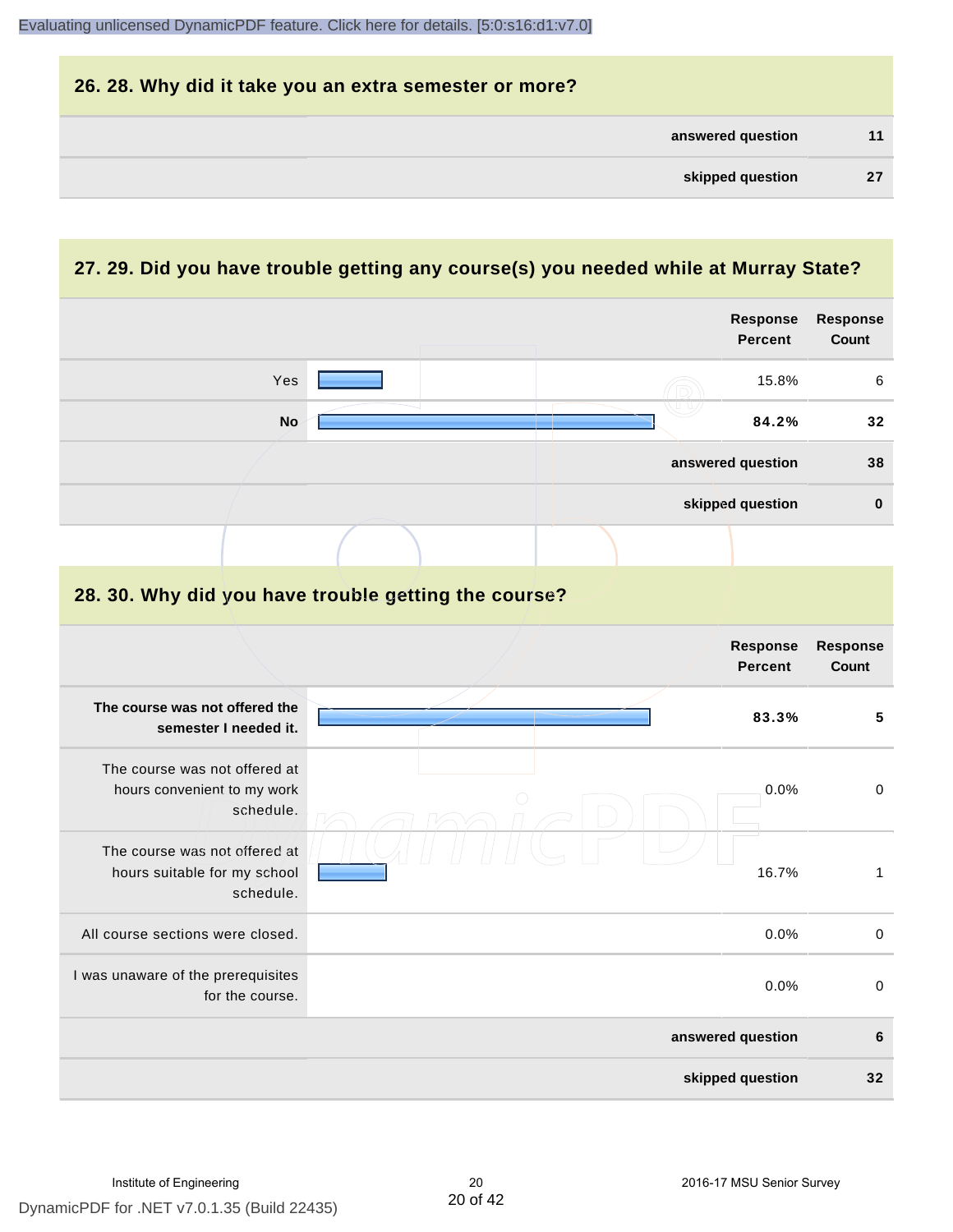### **29. 31. Which statement best describes your experience with off-campus coop/internship?**

|                                    |   |  | <b>Response</b><br><b>Percent</b> | <b>Response</b><br>Count |
|------------------------------------|---|--|-----------------------------------|--------------------------|
| Cannot judge; I did not have one.  |   |  | 30.6%                             | 11                       |
| My experience was very valuable.   |   |  | 36.1%                             | 13                       |
| My experience was valuable.        |   |  | 16.7%                             | 6                        |
| My experience was of little value. |   |  | 13.9%                             | 5                        |
| My experience was of no value.     | ■ |  | 2.8%                              | 1                        |
|                                    |   |  | answered question                 | 36                       |
|                                    |   |  | skipped question                  | $\mathbf{2}$             |
|                                    |   |  |                                   |                          |

# **30. 32. Which statement best describes your experience with on-campus facultydirected research, scholarly, or creative project?**

|                                    |                   | <b>Response</b><br><b>Percent</b> | <b>Response</b><br>Count |
|------------------------------------|-------------------|-----------------------------------|--------------------------|
| Cannot judge; I did not have one.  |                   | 18.9%                             | 7                        |
| My experience was very valuable.   |                   | 21.6%                             | 8                        |
| My experience was valuable.        |                   | 45.9%                             | 17                       |
| My experience was of little value. |                   | 10.8%                             | 4                        |
| My experience was of no value.     | Е                 | 2.7%                              | 1                        |
|                                    | answered question |                                   | 37                       |
|                                    | skipped question  |                                   | 1                        |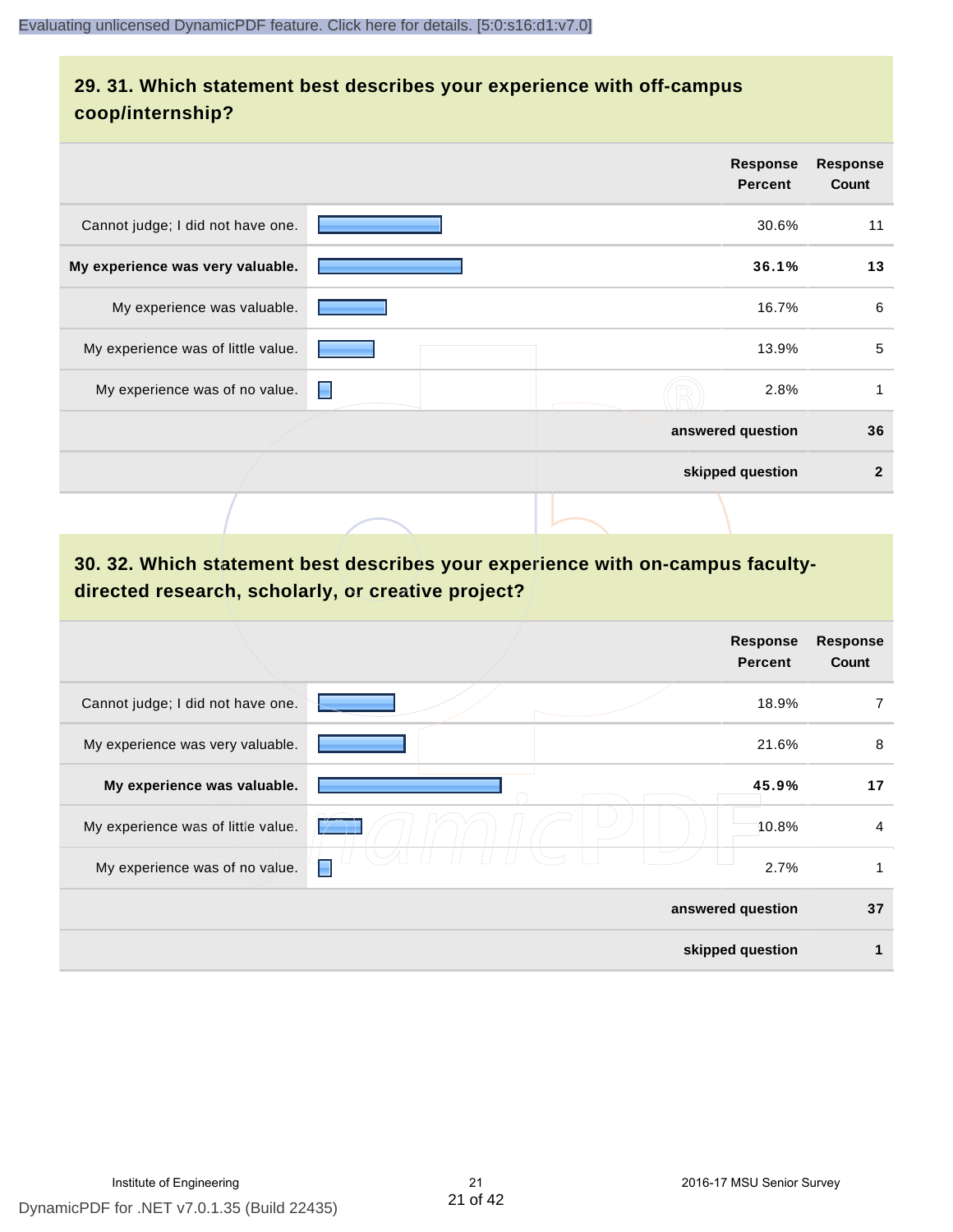# **31. 33. Which statement best describes your experience with academic advising in your major/area?**

|                                                          | <b>Response</b><br><b>Percent</b>                                       | Response<br>Count |
|----------------------------------------------------------|-------------------------------------------------------------------------|-------------------|
| Cannot judge; I did not make use<br>of the opportunity.  | 8.1%                                                                    | 3                 |
| I was satisfied with information my<br>adviser provided. | 81.1%                                                                   | 30                |
| Advice was inaccurate,<br>incomplete, or misleading.     | 10.8%                                                                   | $\overline{4}$    |
| My adviser was not available.                            | 0.0%                                                                    | $\pmb{0}$         |
|                                                          | answered question                                                       | 37                |
|                                                          | skipped question                                                        | $\mathbf{1}$      |
|                                                          | amicl<br>$\left( \begin{array}{c} \end{array} \right)$<br>$\frac{1}{2}$ |                   |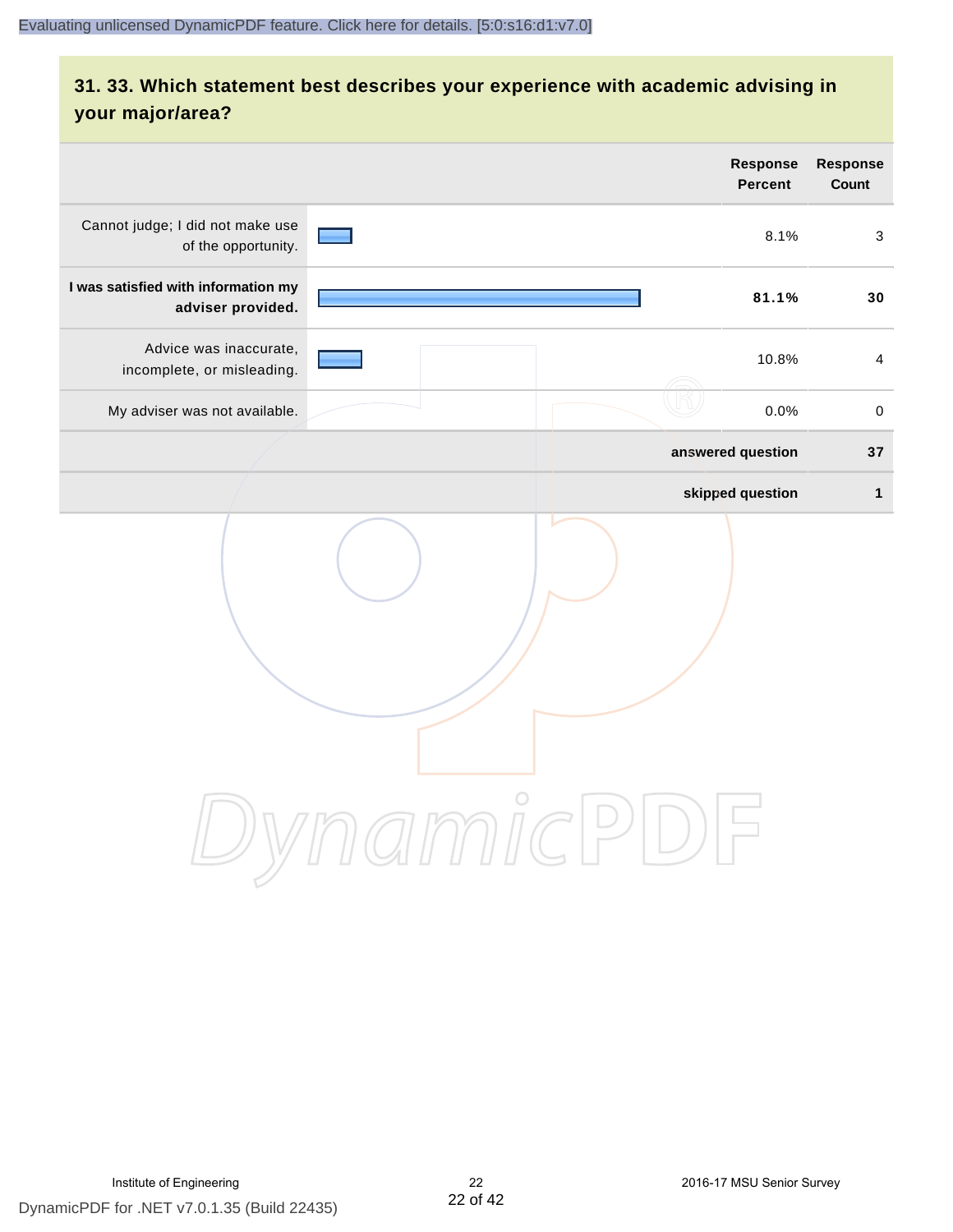# **31. 33. Which statement best describes your experience with academic advising in your major/area?**

| answered question | 37 |
|-------------------|----|
| skipped question  |    |

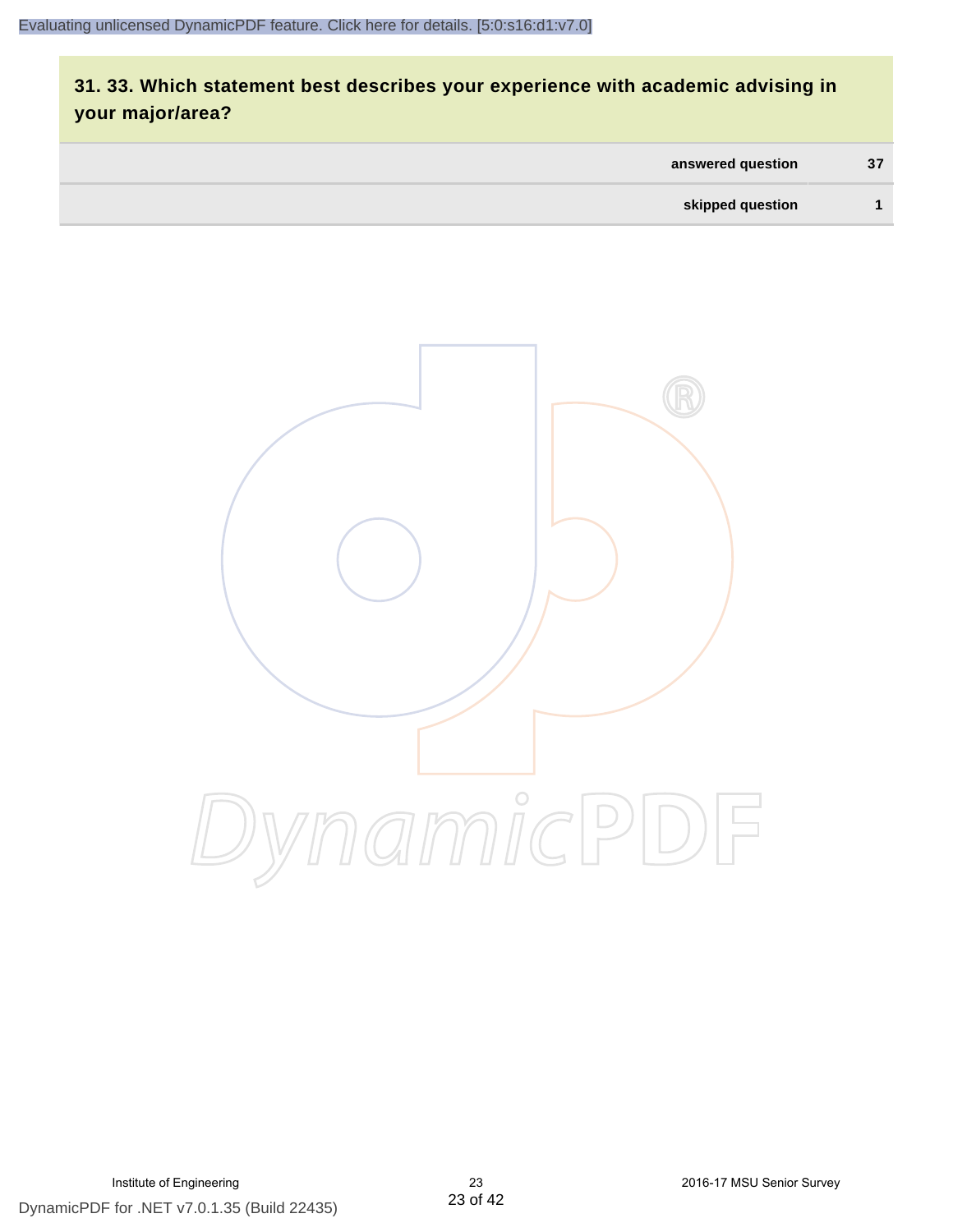### **32. Questions 34-48 For each of these items, indicate the extent to which you were satisfied.**

|                                                                                                                                                       | <b>Very</b><br>satisfied | <b>Satisfied</b> | <b>Dissatisfied</b> | <b>Very</b><br>dissatisfied | Rating<br>Average | Rating<br>Count |
|-------------------------------------------------------------------------------------------------------------------------------------------------------|--------------------------|------------------|---------------------|-----------------------------|-------------------|-----------------|
| 34. Class size relative to type of<br>course                                                                                                          | 44.1% (15)               | 55.9% (19)       | $0.0\%$ (0)         | $0.0\%$ (0)                 | 3.44              | 34              |
| 35. Out-of-class availability of<br>faculty                                                                                                           | 35.3% (12)               | 50.0% (17)       | $11.8\%$ (4)        | $2.9\%$ (1)                 | 3.18              | 34              |
| 36. Effectiveness of your high<br>school preparation for college work                                                                                 | 30.3% (10)               | 42.4% (14)       | 27.3% (9)           | $0.0\%$ (0)                 | 3.03              | 33              |
| 37. Fairness of faculty in their<br>treatment of individual students                                                                                  | 26.5% (9)                | 64.7% (22)       | 5.9%(2)             | $2.9\%$ (1)                 | 3.15              | 34              |
| 38. Overall quality of instruction at<br><b>Murray State</b>                                                                                          | 32.4% (11)               | 64.7% (22)       | $0.0\%$ (0)         | $2.9\%$ (1)                 | 3.26              | 34              |
| 39. Quality of instruction in<br><b>University Studies (General</b><br>Education) courses                                                             | 27.3% (9)                | 63.6% (21)       | $6.1\%(2)$          | $3.0\%$ (1)                 | 3.15              | 33              |
| 40. Quality of instruction in your<br>major                                                                                                           | 35.3% (12)               | 58.8% (20)       | $5.9\%$ (2)         | $0.0\%$ (0)                 | 3.29              | 34              |
| 41. Clarity of program objectives in<br>your major                                                                                                    | 35.3% (12)               | $61.8\% (21)$    | $2.9\%$ (1)         | $0.0\%$ (0)                 | 3.32              | 34              |
| 42. Intellectual challenge of the<br>academic program                                                                                                 | 38.2% (13)               | 61.8% (21)       | $0.0\%$ (0)         | $0.0\%$ (0)                 | 3.38              | 34              |
| 43. Encouragement and<br>information from your major<br>department for employment after<br>graduation                                                 | 41.2% (14)               | 50.0% (17)       | 2.9%(1)             | $5.9\%$ (2)                 | 3.26              | 34              |
| 44. Availability of opportunities to<br>engage in a faculty-mentored<br>research, scholarly, or creative<br>project in your area of<br>study/interest | 30.3% (10)               | 51.5% (17)       | 15.2% (5)           | $3.0\%$ (1)                 | 3.09              | 33              |
| 45. Library hours                                                                                                                                     | 36.4% (12)               | 60.6% (20)       | $3.0\%$ (1)         | $0.0\%$ (0)                 | 3.33              | 33              |
|                                                                                                                                                       |                          |                  |                     |                             | answered question | 34              |
|                                                                                                                                                       |                          |                  |                     |                             | skipped question  | 4               |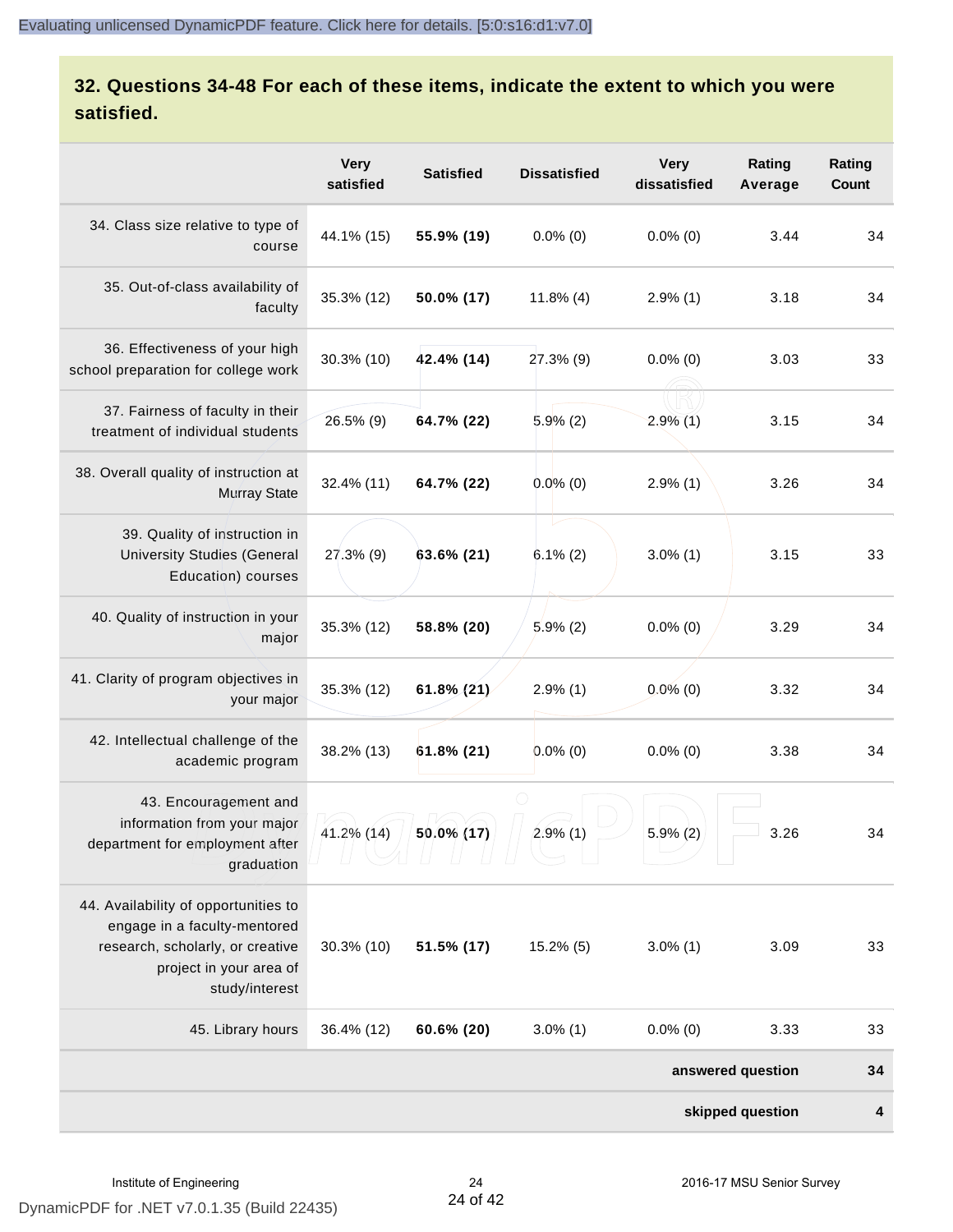#### **32. Questions 34-48 For each of these items, indicate the extent to which you were satisfied.**

| 46 Effectiveness of library<br>personnel in meeting your<br>information needs                                                | $33.3\%$ (11) | $60.6\%$ (20) | $6.1\%$ (2)  | $0.0\%$ (0) | 3.27              | 33               |
|------------------------------------------------------------------------------------------------------------------------------|---------------|---------------|--------------|-------------|-------------------|------------------|
| 47. Access to on-hand or<br>electronic library resources                                                                     | $27.3\%$ (9)  | $60.6\%$ (20) | $12.1\%$ (4) | $0.0\%$ (0) | 3.15              | 33               |
| 48. Computer, individual and group<br>work spaces available within<br>University Libraries (Waterfield,<br>Pogue and Overby) | $30.3\%$ (10) | $60.6\%$ (20) | $9.1\%$ (3)  | $0.0\%$ (0) | 3.21              | 33               |
|                                                                                                                              |               |               |              |             | answered question | 34               |
|                                                                                                                              |               |               |              |             | skipped question  | $\boldsymbol{4}$ |
|                                                                                                                              |               |               |              |             |                   |                  |

**33. Questions 49-55 University Studies is designed to offer you a broad base of skills and knowledge and to prepare you for upper division study. Please indicate how effective University Studies at Murray State was in helping you achieve these goals.**

|                                                                            | <b>Very</b><br>effective | <b>Effective</b> | <b>Ineffective</b> | <b>Very</b><br>ineffective | Rating<br>Average | Rating<br>Count |
|----------------------------------------------------------------------------|--------------------------|------------------|--------------------|----------------------------|-------------------|-----------------|
| 49. Writing skills                                                         | $21.9\%$ (7)             | 68.8% (22)       | $9.4\%$ (3)        | $0.0\%$ (0)                | 3.13              | 32              |
| 50. Speaking skills                                                        | 28.1% (9)                | 53.1% (17)       | $15.6\%$ (5)       | $3.1\%$ (1)                | 3.06              | 32              |
| 51. Critical thinking skills                                               | 31.3% (10)               | 53.1% (17)       | $15.6\%$ (5)       | $0.0\%$ (0)                | 3.16              | 32              |
| 52. Technology skills/computer<br>skills                                   | 43.8% (14)               | 43.8% (14)       | $12.5\%$ (4)       | $0.0\%$ (0)                | 3.31              | 32              |
| 53. General knowledge in the<br>liberal arts and sciences                  | $18.8\%$ (6)             | 65.6% (21)       | $12.5\%$ (4)       | $3.1\%$ (1)                | 3.00              | 32              |
| 54. International perspectives                                             | $18.8\%$ (6)             | 68.8% (22)       | $6.3\%$ (2)        | $6.3\%(2)$                 | 3.00              | 32              |
| 55. Stimulation of interest in areas<br>outside your chosen field of study | $21.9\%$ (7)             | 62.5% (20)       | $9.4\%$ (3)        | $6.3\%(2)$                 | 3.00              | 32              |
|                                                                            |                          |                  |                    |                            | answered question | 32              |
|                                                                            |                          |                  |                    |                            | skipped question  | 6               |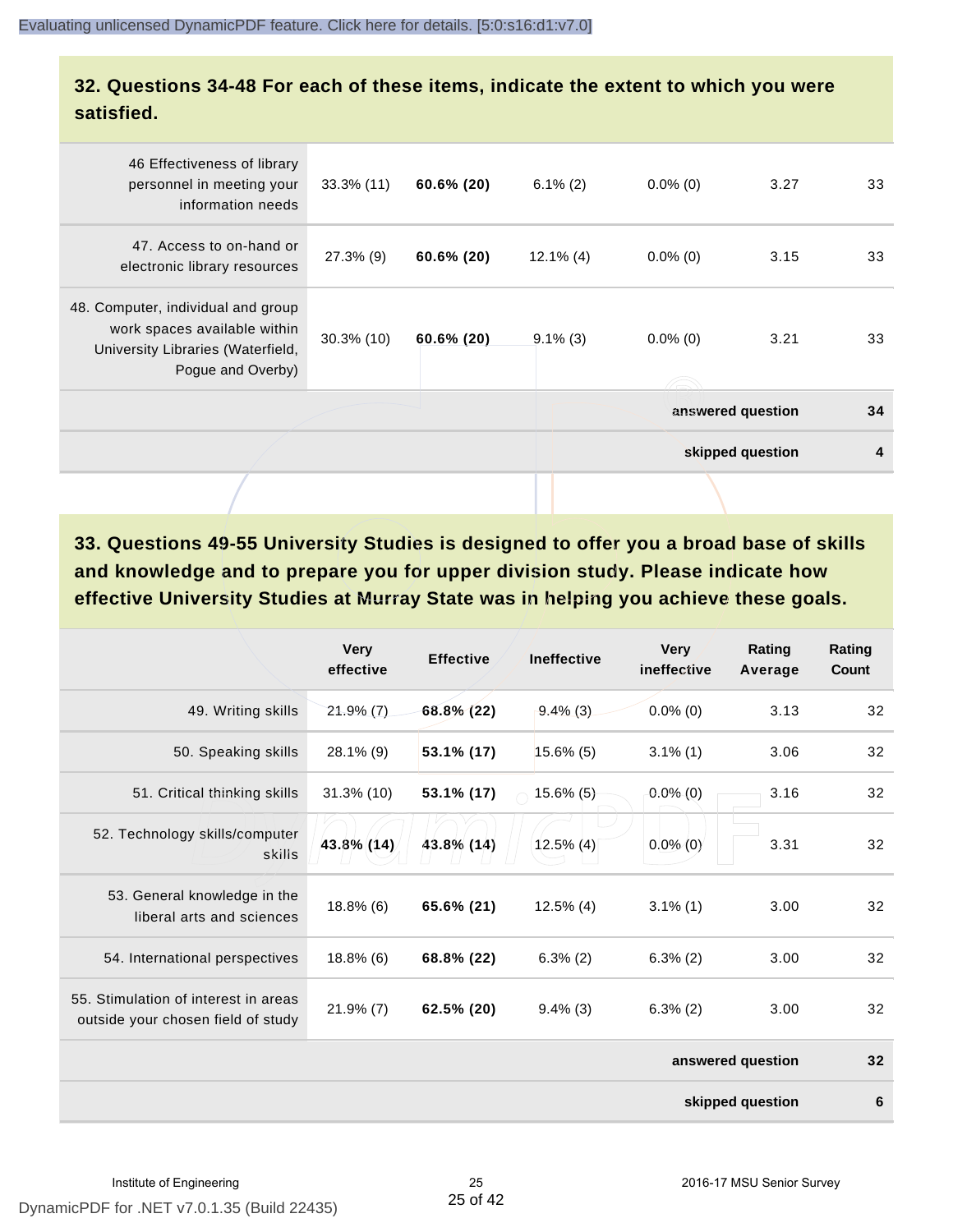**34. Questions 56-89For each of these services, activities or programs that you used, please indicate the extent to which you were satisfied that they met your needs. For those that you did not use, mark the "Did Not Use" option.**

|                                                                                    | <b>Very</b><br>satisfied | <b>Satisfied</b> | <b>Dissatisfied</b> | <b>Very</b><br>dissatisfied | <b>Did</b><br><b>Not</b><br><b>Use</b> | Rating<br>Average | Rating<br>Count |
|------------------------------------------------------------------------------------|--------------------------|------------------|---------------------|-----------------------------|----------------------------------------|-------------------|-----------------|
| 56. African-American/Multicultural<br><b>Student Services</b>                      | $9.4\%$ (3)              | $18.8\%$ (6)     | $0.0\%$ (0)         | $0.0\%$ (0)                 | 71.9%<br>(23)                          | 3.33              | 32              |
| 57. Blackboard/Canvas                                                              | 27.3%<br>(9)             | 66.7%<br>(22)    | $6.1\%(2)$          | $0.0\%$ (0)                 | 0.0%<br>(0)                            | 3.21              | 33              |
| 58. Career Services Office                                                         | 15.6%<br>(5)             | 50.0%<br>(16)    | $0.0\%$ (0)         | $3.1\%$ (1)                 | 31.3%<br>(10)                          | 3.14              | 32              |
| 59. Cultural programming and<br>activities                                         | $6.5\%$ (2)              | 32.3%<br>(10)    | $0.0\%$ (0)         | $0.0\%$ (0)                 | 61.3%<br>(19)                          | 3.17              | 31              |
| 60. Degree audit (MAP report)                                                      | 34.4%<br>(11)            | 56.3%<br>(18)    | $6.3\%(2)$          | $0.0\%$ (0)                 | 3.1%<br>(1)                            | 3.29              | 32              |
| 61. Financial Aid Office customer<br>service                                       | 16.1%<br>(5)             | 38.7%<br>(12)    | $12.9\%$ (4)        | $6.5\%$ (2)                 | 25.8%<br>(8)                           | 2.87              | 31              |
| 62. Dining Services                                                                | $9.4\%$ (3)              | 62.5%<br>(20)    | $9,4%$ (3)          | $3.1\%$ (1)                 | 15.6%<br>(5)                           | 2.93              | 32              |
| 63. Graduation Office                                                              | 12.5%<br>(4)             | 50.0%<br>(16)    | $3.1\%$ (1)         | $6.3\%$ (2)                 | 28.1%<br>(9)                           | 2.96              | 32              |
| 64. Greek life and activities                                                      | $9.4\%$ (3)              | $28.1\%$ (9)     | $3.1\%$ (1)         | $3.1\%$ (1)                 | 56.3%<br>(18)                          | 3.00              | 32              |
| 65. Health Services                                                                | 12.9%<br>(4)             | 35.5%<br>(11)    | $19.4\%$ (6)        | $0.0\%$ (0)                 | 32.3%<br>(10)                          | 2.90              | 31              |
| 66. Honor Societies/Departmental<br><b>Clubs/Special Interest</b><br>Organizations | $9.7\%$ (3)              | 54.8%<br>(17)    | $3.2\%$ (1)         | $0.0\%$ (0)                 | 32.3%<br>(10)                          | 3.10              | 31              |
| 67. International programs and<br>activities                                       | 12.5%<br>(4)             | 25.0% (8)        | $3.1\%$ (1)         | $3.1\%$ (1)                 | 56.3%<br>(18)                          | 3.07              | 32              |
|                                                                                    |                          |                  |                     |                             |                                        | answered question | 33              |
|                                                                                    |                          |                  |                     |                             |                                        | skipped question  | 5               |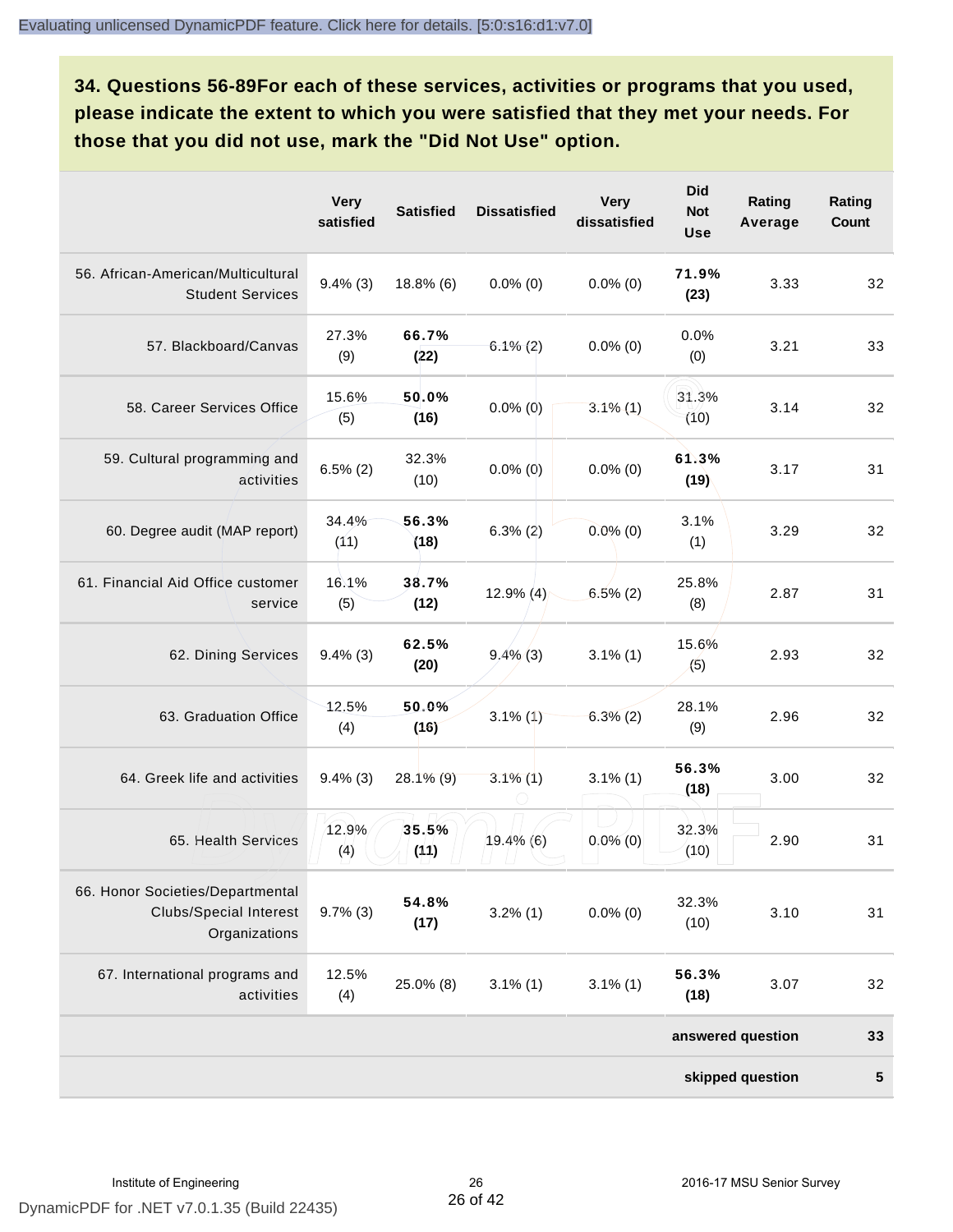**34. Questions 56-89For each of these services, activities or programs that you used, please indicate the extent to which you were satisfied that they met your needs. For those that you did not use, mark the "Did Not Use" option.**

| 68. International student support<br>services                    | 12.5%<br>(4)  | $15.6\%$ (5)  | $3.1\%$ (1)   | $3.1\%$ (1) | 65.6%<br>(21)     | 3.09 | 32        |
|------------------------------------------------------------------|---------------|---------------|---------------|-------------|-------------------|------|-----------|
| 69. Internet and wireless access<br>for study and research needs | 24.1%<br>(7)  | 51.7%<br>(15) | 13.8% (4)     | $3.4\%$ (1) | 6.9%<br>(2)       | 3.04 | 29        |
| 70. Intramural Sports and<br>Recreation                          | 28.1%<br>(9)  | 34.4%<br>(11) | $9.4\%$ (3)   | $0.0\%$ (0) | 28.1%<br>(9)      | 3.26 | 32        |
| 71. LGBT programs                                                | $3.2\%$ (1)   | $19.4\%$ (6)  | $0.0\%$ (0)   | $0.0\%$ (0) | 77.4%<br>(24)     | 3.14 | 31        |
| 72. Lowry Center/Developmental<br>courses and tutoring           | $0.0\%$ (0)   | 26.7% (8)     | $3.3\%$ (1)   | $0.0\%$ (0) | 70.0%<br>(21)     | 2.89 | 30        |
| 73. Library                                                      | 28.1%<br>(9)  | 56.3%<br>(18) | $0.0\%$ (0)   | $0.0\%$ (0) | 15.6%<br>(5)      | 3.33 | 32        |
| 74. MSU web site                                                 | 22.6%<br>(7)  | 71.0%<br>(22) | $3.2\%$ (1)   | $0.0\%$ (0) | 3.2%<br>(1)       | 3.20 | 31        |
| 75. NCAA Sports                                                  | 18.8%<br>(6)  | 31.3%<br>(10) | $0.0\%$ (0)   | $0.0\%$ (0) | 50.0%<br>(16)     | 3.38 | 32        |
| 76. Online courses that are not<br><b>Blackboard or Canvas</b>   | $6.5\%$ (2)   | 29.0% (9)     | $6.5\%$ (2)   | $0.0\%$ (0) | 58.1%<br>(18)     | 3.00 | 31        |
| 77. Public Safety/Security<br>Services                           | 16.1%<br>(5)  | 38.7%<br>(12) | $9.7\%$ (3)   | $0.0\%$ (0) | 35.5%<br>(11)     | 3.10 | 31        |
| 78. Registration through myGate                                  | 21.9%<br>(7)  | 71.9%<br>(23) | $3.1\%$ (1)   | $0.0\%$ (0) | 3.1%<br>(1)       | 3.19 | 32        |
| 79. Residential College<br>programming and activities            | 22.6%<br>(7)  | 38.7%<br>(12) | $0.0\%$ (0)   | $3.2\%$ (1) | 35.5%<br>(11)     | 3.25 | 31        |
| 80. Scholarships/grants/student<br>employment                    | 34.4%<br>(11) | 53.1%<br>(17) | $6.3\%$ $(2)$ | $3.1\%$ (1) | 3.1%<br>(1)       | 3.23 | 32        |
| 81. Services for non-traditional<br>students                     | $9.7\%$ (3)   | 25.8% (8)     | $0.0\%$ (0)   | $3.2\%$ (1) | 61.3%<br>(19)     | 3.08 | 31        |
|                                                                  |               |               |               |             | answered question |      | 33        |
|                                                                  |               |               |               |             | skipped question  |      | ${\bf 5}$ |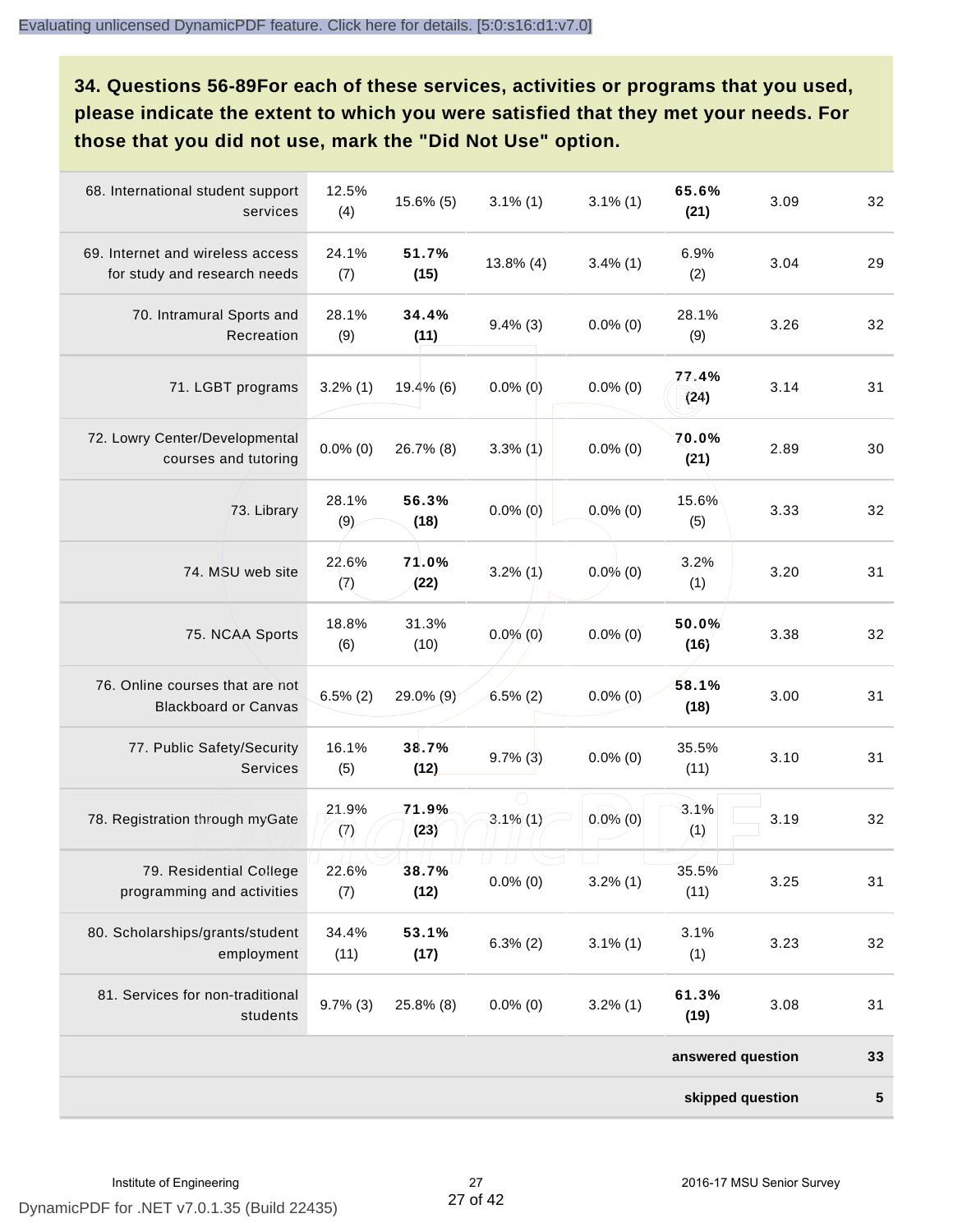**34. Questions 56-89For each of these services, activities or programs that you used, please indicate the extent to which you were satisfied that they met your needs. For those that you did not use, mark the "Did Not Use" option.**

| 82. Student Disability Services<br>(SDS) | $9.7\%$ (3)   | $12.9\%$ (4)  | $0.0\%$ (0) | $0.0\%$ (0) | 77.4%<br>(24)     | 3.43 | 31 |
|------------------------------------------|---------------|---------------|-------------|-------------|-------------------|------|----|
| 83. Transcript requests                  | 12.9%<br>(4)  | 48.4%<br>(15) | $9.7\%$ (3) | $0.0\%$ (0) | 29.0%<br>(9)      | 3.05 | 31 |
| 84. Student Support Services<br>(SSS)    | $6.5\%$ (2)   | 19.4% (6)     | $3.2\%$ (1) | $0.0\%$ (0) | 71.0%<br>(22)     | 3.11 | 31 |
| 85. Transfer Center                      | 12.9%<br>(4)  | 35.5%<br>(11) | $0.0\%$ (0) | $0.0\%$ (0) | 51.6%<br>(16)     | 3.27 | 31 |
| 86. University Counseling Services       | 15.6%<br>(5)  | $12.5\%$ (4)  | $3.1\%$ (1) | $0.0\%$ (0) | 68.8%<br>(22)     | 3.40 | 32 |
| 87. Veteran Services                     | 12.9%<br>(4)  | $12.9\%$ (4)  | $0.0\%$ (0) | $3.2\%$ (1) | 71.0%<br>(22)     | 3.22 | 31 |
| 88. Wellness Center                      | 40.6%<br>(13) | 43.8%<br>(14) | $0.0\%$ (0) | $0.0\%$ (0) | 15.6%<br>(5)      | 3.48 | 32 |
| 89. Women's Center                       | $6.5\%$ (2)   | $9.7\%$ (3)   | $0.0\%$ (0) | $0.0\%$ (0) | 83.9%<br>(26)     | 3.40 | 31 |
|                                          |               |               |             |             | answered question |      | 33 |

**skipped question 5**

DynamicPDF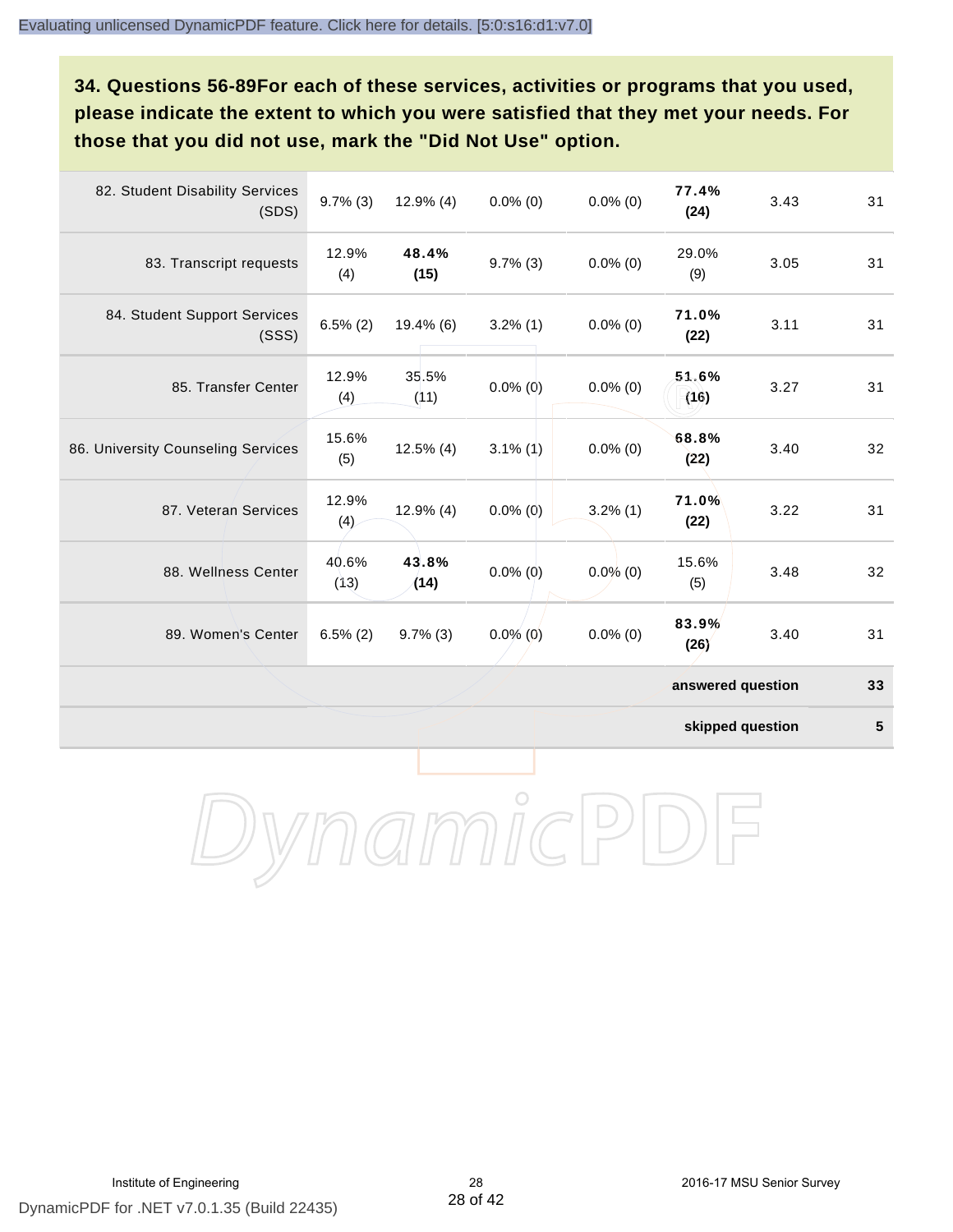#### **35. 90. To what extent did you participate in Residential College activities?**

|                     | Response<br><b>Percent</b> | Response<br>Count |
|---------------------|----------------------------|-------------------|
| Did not participate | 45.5%                      | 15                |
| Frequently          | 12.1%                      | $\overline{4}$    |
| Occasionally        | 15.2%                      | $\sqrt{5}$        |
| Seldom              | 27.3%                      | $9\,$             |
|                     | answered question          | 33                |
|                     | skipped question           | $5\phantom{.0}$   |
|                     | mamicPD                    |                   |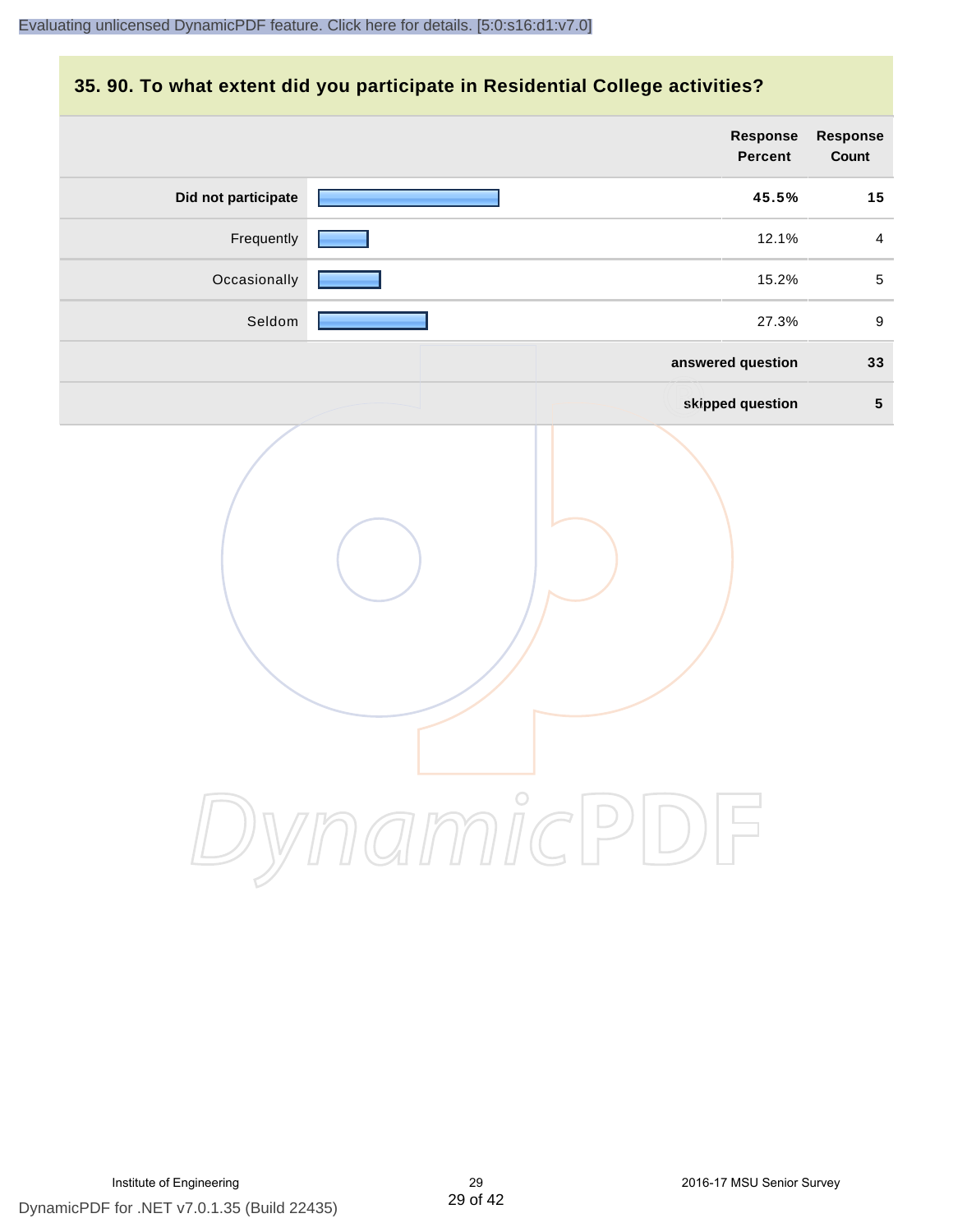#### **35. 90. To what extent did you participate in Residential College activities?**

| answered question | 33 |
|-------------------|----|
|-------------------|----|

# **36. 91. Which phrase best describes your opinion of Residential Colleges? answered question 33 skipped question 5 Response Percent Response Count Not familiar with Residential Colleges 39.4% 13** Very positive **15.2%** 5 Positive **2008** 23.3% 11 Negative 12.1% 4 Very negative and the contract of the contract of the contract of the contract of the contract of the contract of the contract of the contract of the contract of the contract of the contract of the contract of the contract

# **37. 92. When you graduate how many times will you have studied abroad during your university career?**

|               | Response<br>Percent                                                                                                              | Response<br>Count |
|---------------|----------------------------------------------------------------------------------------------------------------------------------|-------------------|
| <b>None</b>   | <b>1970 p</b><br>$\overline{1}$ $\overline{1}$ $\overline{1}$ $\overline{1}$ $\overline{1}$<br>$\overline{\phantom{a}}$<br>84.8% | 28                |
| One           | 15.2%                                                                                                                            | $\mathbf 5$       |
| Two           | 0.0%                                                                                                                             | $\mathbf 0$       |
| Three or more | 0.0%                                                                                                                             | $\mathbf 0$       |
|               | answered question                                                                                                                | 33                |
|               | skipped question                                                                                                                 | 5                 |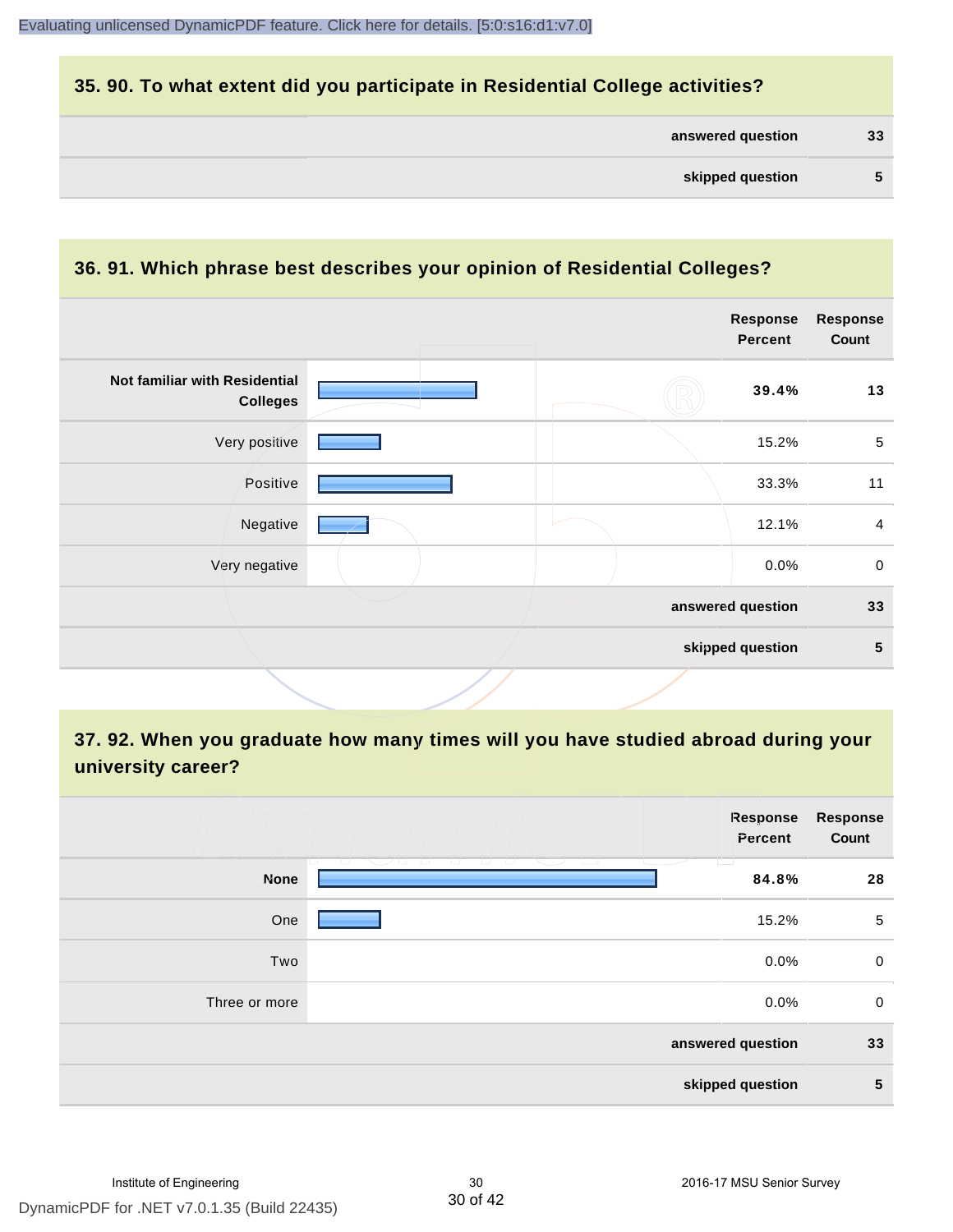**38. Questions 93-102 The University has formulated ten desired "Characteristics of the Murray State University Graduate." Please indicate how effective your MSU experience was in enhancing your abilities in each area.**

|                                                                                                                                                                      | <b>Very</b><br>effective | <b>Effective</b> | Ineffective  | <b>Very</b><br>ineffective | Rating<br>Average | Rating<br><b>Count</b> |
|----------------------------------------------------------------------------------------------------------------------------------------------------------------------|--------------------------|------------------|--------------|----------------------------|-------------------|------------------------|
| 93. Engage in mature,<br>independent and creative thought<br>and express that thought<br>effectively in oral and written<br>communication;                           | 26.7% (8)                | 63.3% (19)       | $6.7\%$ (2)  | $3.3\%$ (1)                | 3.13              | 30                     |
| 94. Understand and apply the<br>critical and scientific<br>methodologies that academic<br>disciplines employ to discover<br>knowledge and ascertain its<br>validity; | $30.0\%$ (9)             | 60.0% (18)       | $10.0\%$ (3) | $0.0\%$ (0)                | 3.20              | 30                     |
| 95. Apply sound standards of<br>information gathering, analysis<br>and evaluation to reach logical<br>decisions;                                                     | 26.7% (8)                | 70.0% (21)       | $3.3\%$ (1)  | $0.0\%$ (0)                | 3.23              | 30                     |
| 96. Understand the roles and<br>applications of science and<br>technology in the solution of the<br>problems of a changing world;                                    | 26.7% (8)                | 70.0% (21)       | $3.3\%$ (1)  | $0.0\%$ (0)                | 3.23              | 30                     |
| 97. Demonstrate a critical<br>understanding of the world's<br>historical, literary, philosophical<br>and artistic traditions;                                        | $13.3\%$ (4)             | 73.3% (22)       | $10.0\%$ (3) | $3.3\%$ (1)                | 2.97              | 30                     |
| 98. Understand the dynamics of<br>cultural diversity, of competing<br>economic and political systems,<br>and of complex moral and ethical<br>issues;                 | $10.0\%$ (3)             | $80.0\%$ (24)    | $6.7\%$ (2)  | $3.3\%$ (1)                | 2.97              | 30                     |
| 99. Understand the nature of and<br>engage in ethical behavior and<br>responsible citizenship;                                                                       | $20.0\%$ (6)             | 76.7% (23)       | $0.0\%$ (0)  | $3.3\%$ (1)                | 3.13              | 30                     |
|                                                                                                                                                                      |                          |                  |              |                            | answered question | 30                     |
|                                                                                                                                                                      |                          |                  |              |                            | skipped question  | 8                      |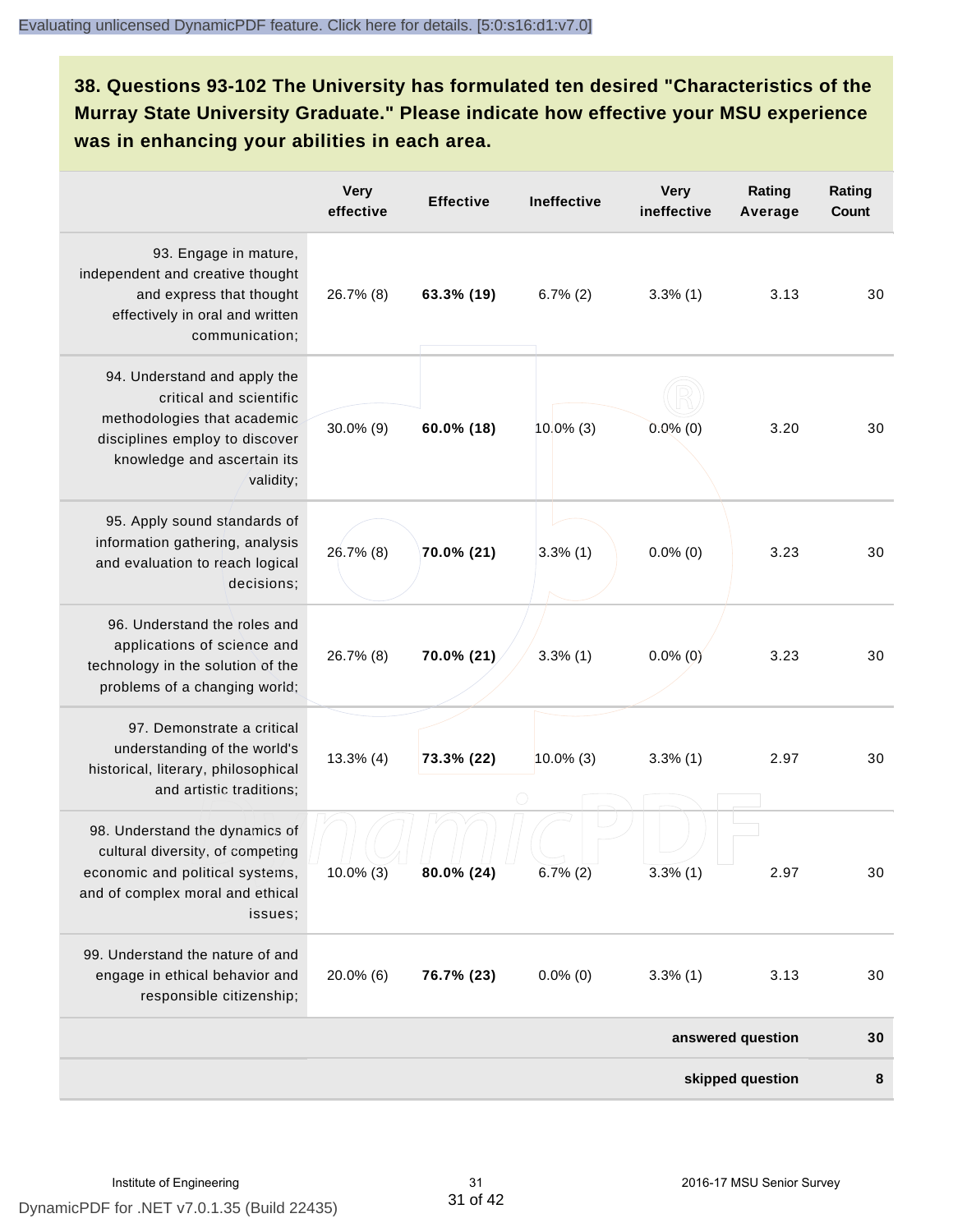# **38. Questions 93-102 The University has formulated ten desired "Characteristics of the Murray State University Graduate." Please indicate how effective your MSU experience was in enhancing your abilities in each area.**

| 100. Understand the importance of<br>the behaviors necessary to<br>maintain a healthy lifestyle; | $13.3\%$ (4) | 76.7% (23) | $6.7\%$ (2) | $3.3\%$ (1)       | 3.00             | 30     |
|--------------------------------------------------------------------------------------------------|--------------|------------|-------------|-------------------|------------------|--------|
| 101. Demonstrate mastery of a<br>chosen field of study;                                          | 23.3% (7)    | 70.0% (21) | $6.7\%$ (2) | $0.0\%$ (0)       | 3.17             | 30     |
| 102. Value intellectual pursuit and<br>continuous learning in a changing<br>world.               | 23.3% (7)    | 73.3% (22) | $3.3\%$ (1) | $0.0\%$ (0)       | 3.20             | 30     |
|                                                                                                  |              |            |             | answered question |                  | 30     |
|                                                                                                  |              |            |             |                   | skipped question | $\bf8$ |
|                                                                                                  |              |            |             |                   |                  |        |
|                                                                                                  |              |            |             |                   |                  |        |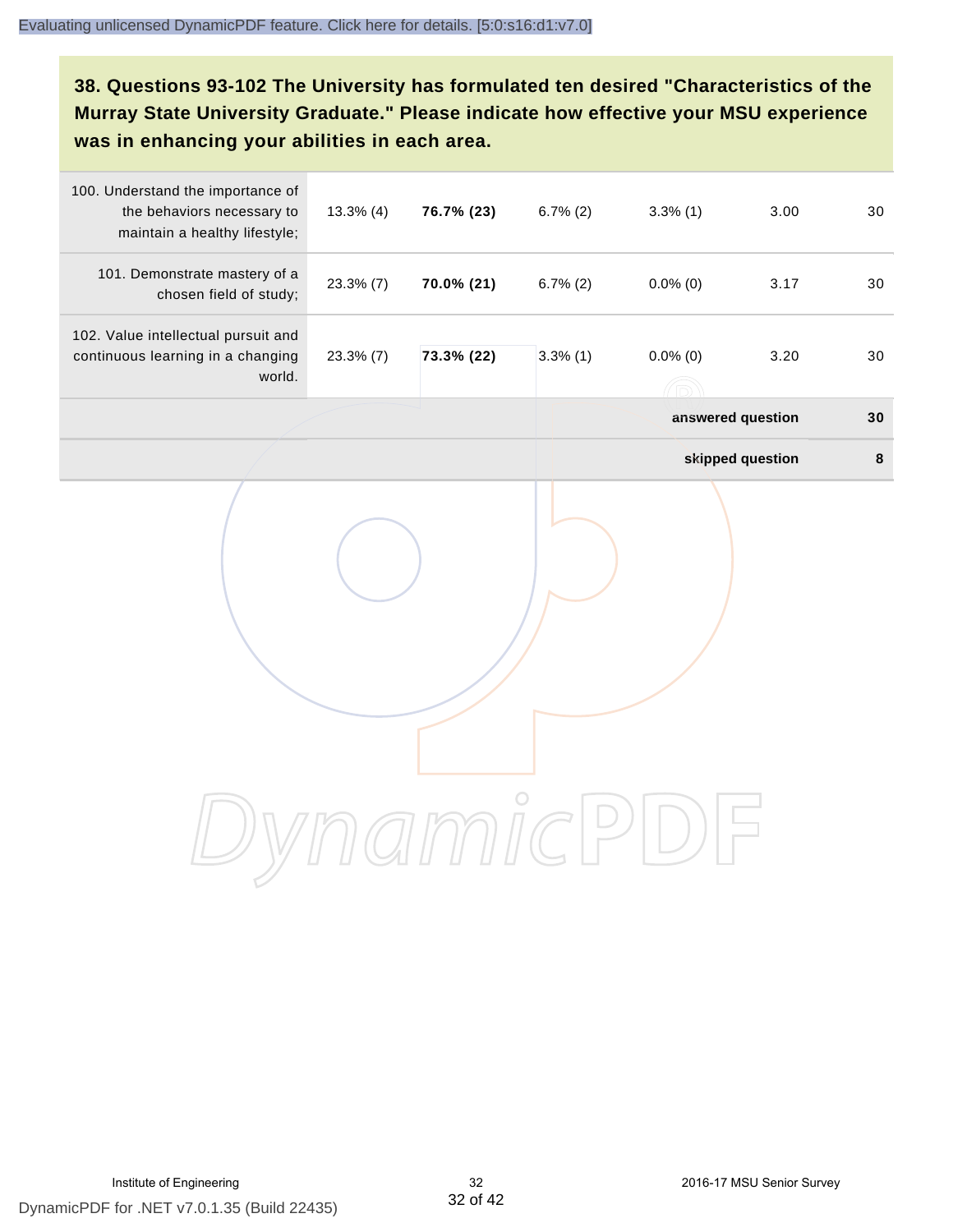# **39. 103. What do you expect to do after you graduate? answered question 31 Response Percent Response Count** I am unsure of my immediate plans. 12.9% 4 **I will look for a job. 38.7% 12** I will continue working in the position I now have. 9.7% 3 I will work at a position I recently accepted. 22.6% 7 I will do additional undergraduate work. 0.0% 0 I will go to graduate school. **16.1%** 5 I will go to law school.  $\sim$  0.0% 0 I will go to medical school.  $\qquad \qquad \qquad$  0.0% 0 I will go to other professional school. 0.0% 0 I will not work or attend school. 0.0% 0

#### **skipped question 7**

DynamicPD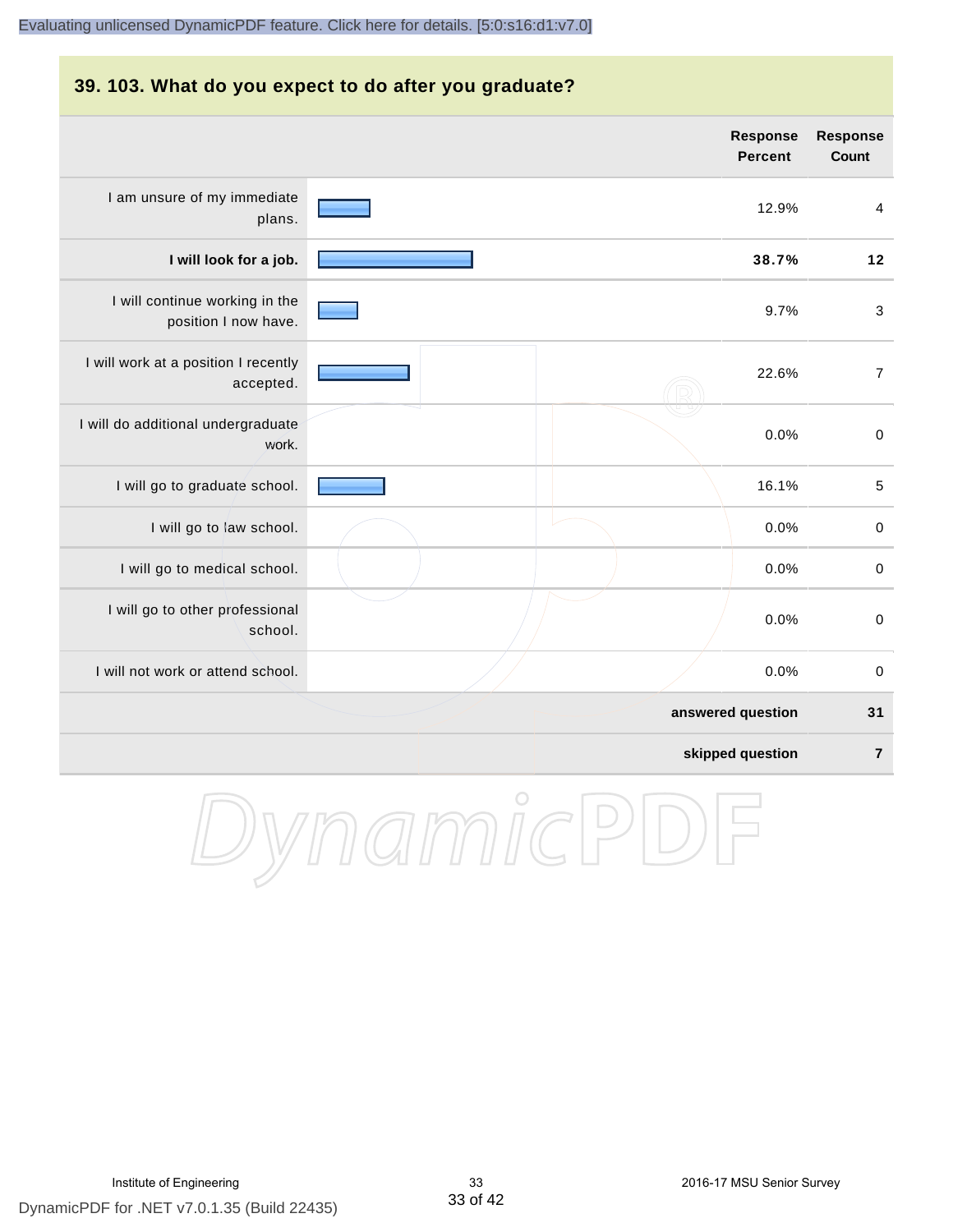# **39. 103. What do you expect to do after you graduate? answered question 31 skipped question 7**

#### **40. 104. If you are already employed, how closely related is your job to your field of study?**

|                     |                |         | <b>Response</b><br><b>Percent</b> | <b>Response</b><br>Count |
|---------------------|----------------|---------|-----------------------------------|--------------------------|
| Extremely close     |                |         | 32.3%                             | $10$                     |
| Somewhat close      |                |         | 12.9%                             | $\overline{\mathbf{4}}$  |
| Somewhat different  | ▉              |         | 3.2%                              | $\mathbf{1}$             |
| Extremely different |                |         | 6.5%                              | $\sqrt{2}$               |
| I cannot determine  | $\blacksquare$ |         | 3.2%                              | $\mathbf{1}$             |
| Does not apply      |                |         | 41.9%                             | $13$                     |
|                     |                |         | answered question                 | 31                       |
|                     |                |         | skipped question                  | $\overline{7}$           |
|                     |                | $\circ$ |                                   |                          |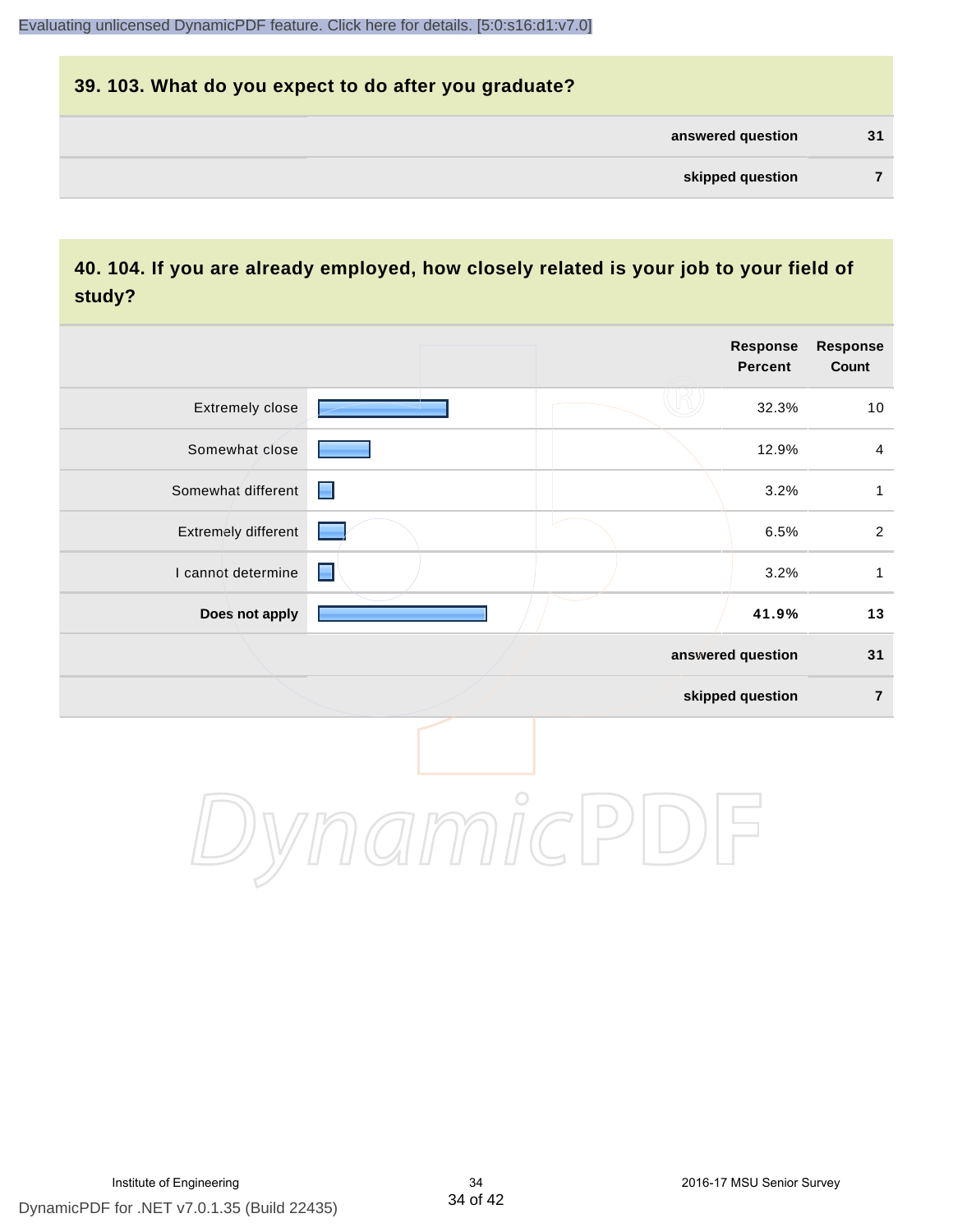#### **41. 105. If you intend to work full-time, what do you expect your salary to be?**

|                     |                | Response<br>Percent | Response<br>Count |
|---------------------|----------------|---------------------|-------------------|
| Above \$75,000      |                | 9.7%                | $\mathsf 3$       |
| $$65,000 - $75,000$ |                | 19.4%               | $\,6\,$           |
| \$55,000 - \$64,999 |                | 22.6%               | $\overline{7}$    |
| \$45,000 - \$54,999 |                | 22.6%               | $\overline{7}$    |
| \$35,000 - \$44,999 |                | 0.0%                | $\pmb{0}$         |
| \$25,000 - \$34,999 | $\blacksquare$ | 3.2%                | $\mathbf{1}$      |
| Below \$25,000      |                | 0.0%                | $\mathbf 0$       |
| Does not apply      |                | 22.6%               | $\overline{7}$    |
|                     |                | answered question   | 31                |
|                     |                | skipped question    | $\bf 7$           |
|                     |                |                     |                   |
|                     | $\overline{C}$ |                     |                   |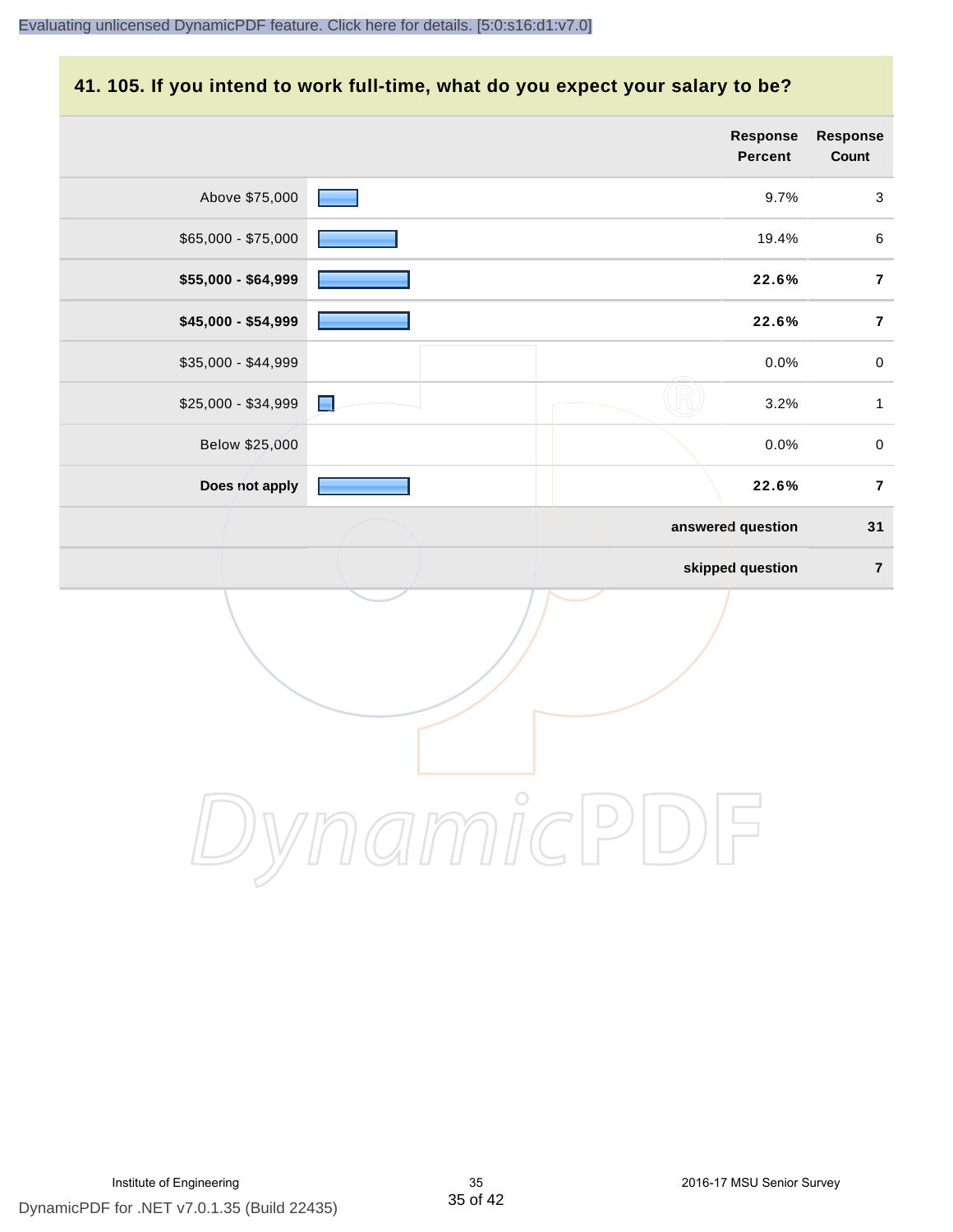#### **41. 105. If you intend to work full-time, what do you expect your salary to be?**

| answered question | 31 |
|-------------------|----|
|                   |    |

#### **42. 106. If you intend to continue your education, please indicate which statement best describes the institution you will attend.**

|                                        | <b>Response</b><br>Percent | <b>Response</b><br>Count |
|----------------------------------------|----------------------------|--------------------------|
| <b>Murray State University</b>         | 12.9%                      | $\overline{4}$           |
| University/College in Kentucky         | 0.0%                       | $\mathbf 0$              |
| University/College outside<br>Kentucky | 25.8%                      | 8                        |
| Does not apply                         | 61.3%                      | 19                       |
|                                        | answered question          | 31                       |
|                                        | skipped question           | 7                        |

#### **43. 107. "I would recommend Murray State University to a prospective student."**

| <b>Response</b><br>Count | <b>Response</b><br>Percent |                                                                    |                       |
|--------------------------|----------------------------|--------------------------------------------------------------------|-----------------------|
| 17                       | 54.8%                      | L.                                                                 | <b>Strongly agree</b> |
| 10                       | 32.3%                      | $\sqrt{2}$<br>$\overline{\phantom{0}}$<br>$\overline{\phantom{a}}$ | Agree                 |
| 3                        | 9.7%                       |                                                                    | Disagree              |
| 1                        | 3.2%                       | $\blacksquare$                                                     | Strongly disagree     |
| 31                       | answered question          |                                                                    |                       |
| $\overline{7}$           | skipped question           |                                                                    |                       |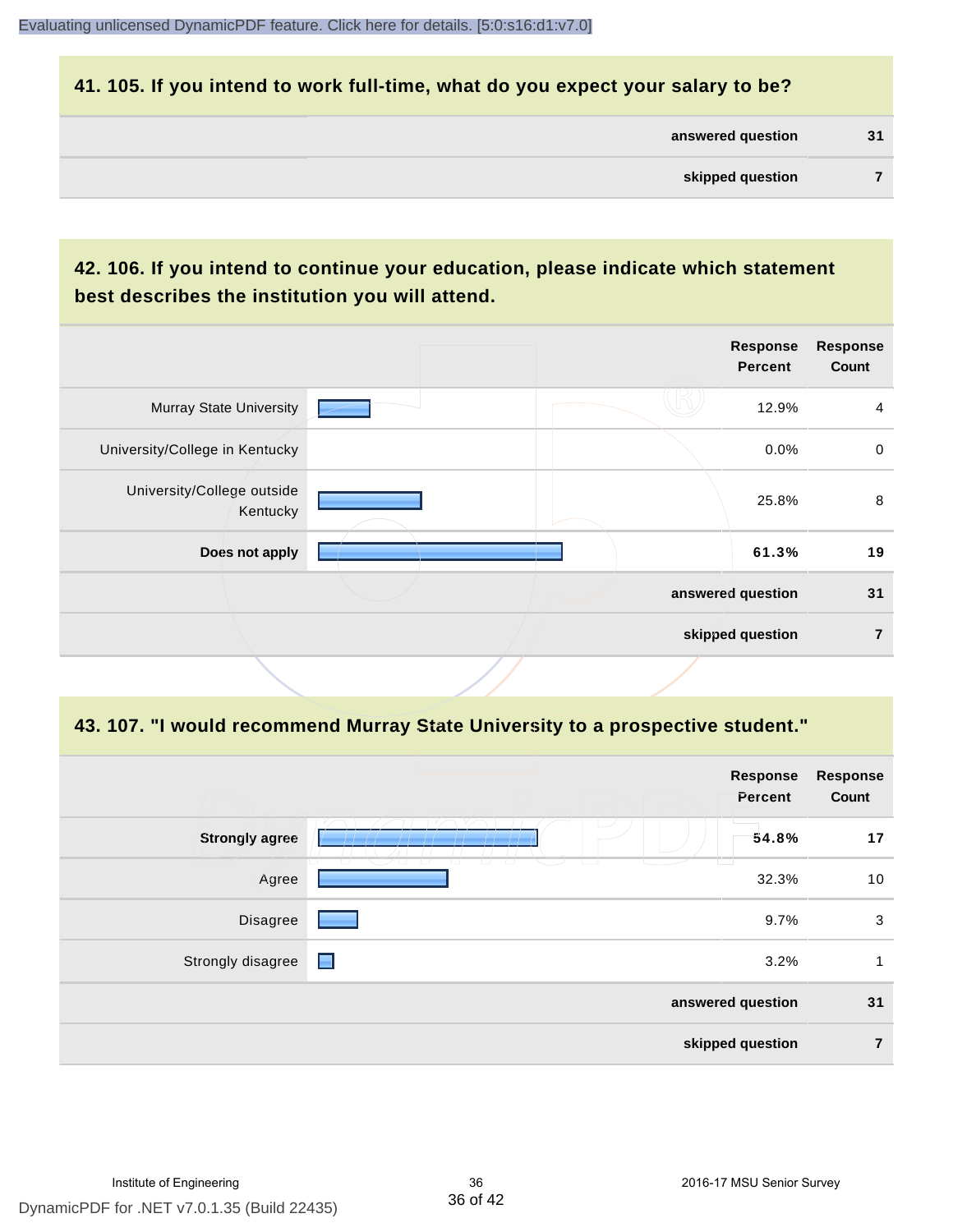| 44. Feedback:     |                   |
|-------------------|-------------------|
|                   | Response<br>Count |
|                   | 5                 |
| answered question | 5                 |
|                   |                   |



**skipped question 33**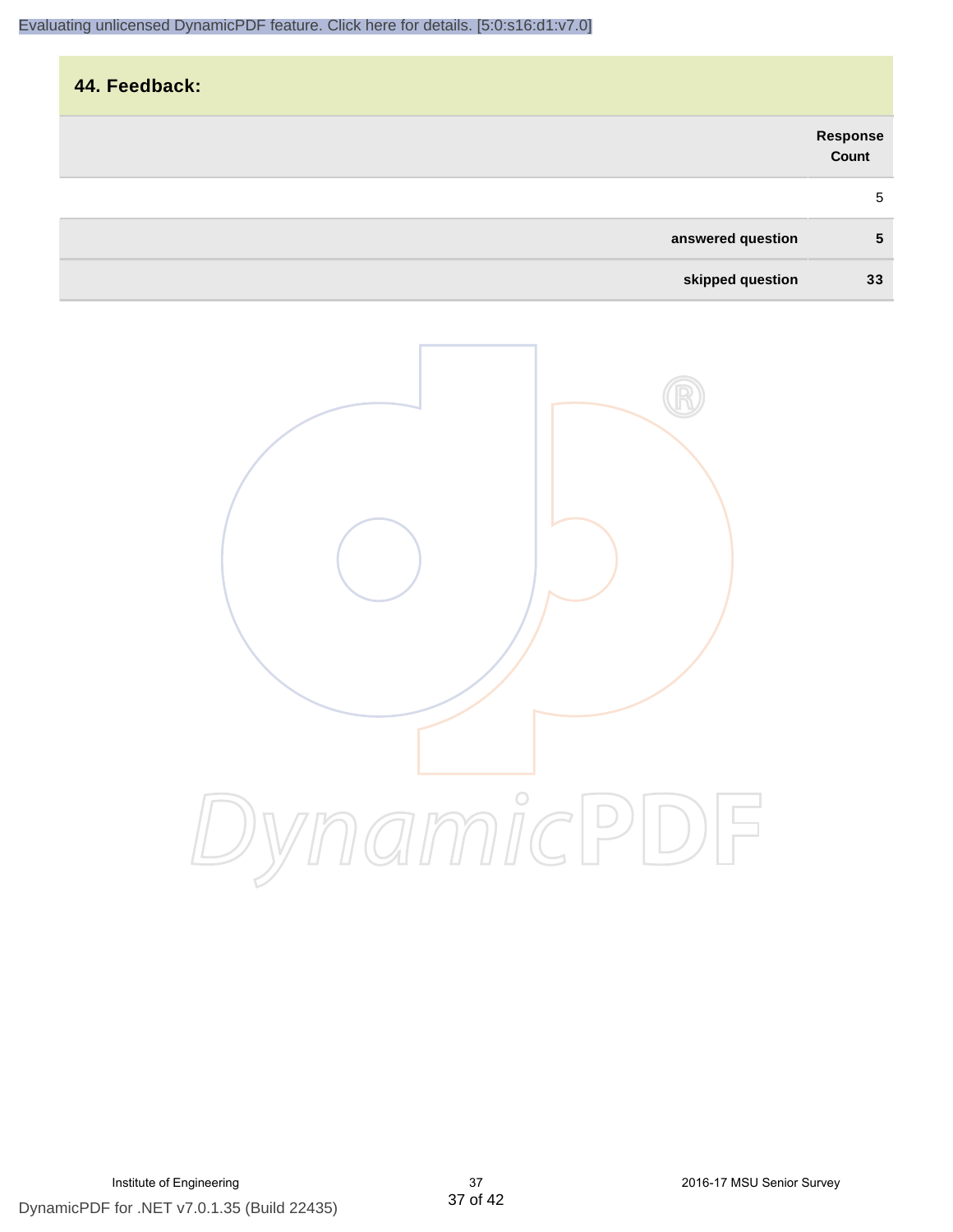|                                                 | Response<br><b>Percent</b> | <b>Response</b><br><b>Count</b> |
|-------------------------------------------------|----------------------------|---------------------------------|
| Accounting                                      | 0.0%                       | $\mathbf 0$                     |
| Advertising                                     | 0.0%                       | $\,0\,$                         |
| <b>Business Administration</b><br>(associate's) | 0.0%                       | $\pmb{0}$                       |
| <b>Business Administration</b><br>(bachelor's)  | 0.0%                       | $\mathbf 0$                     |
| <b>Business GIS (certificate)</b>               | 0.0%                       | $\pmb{0}$                       |
| <b>Computer Information Systems</b>             | 0.0%                       | $\pmb{0}$                       |
| <b>Computer Science</b>                         | 0.0%                       | $\mathbf 0$                     |
| Economics                                       | 0.0%                       | $\mathbf 0$                     |
| Finance                                         | 0.0%                       | $\pmb{0}$                       |
| <b>Graphic Communications Media</b>             | 0.0%                       | $\,0\,$                         |
| <b>International Business</b>                   | 0.0%                       | $\pmb{0}$                       |
| Journalism                                      | 0.0%                       | $\mathbf 0$                     |
| Management                                      | 0.0%                       | $\mathbf 0$                     |
| Marketing                                       | 0.0%                       | $\pmb{0}$                       |
| Organizational Communication                    | 0.0%                       | 0                               |
| <b>Public Relations</b>                         | 0.0%                       | $\mathbf 0$                     |
| <b>Television Production</b>                    | 0.0%                       | $\mathbf 0$                     |
| <b>Telecommunications Systems</b><br>Mgmt       | 0.0%                       | $\mathbf 0$                     |
|                                                 | answered question          | $\pmb{0}$                       |
|                                                 | skipped question           | 38                              |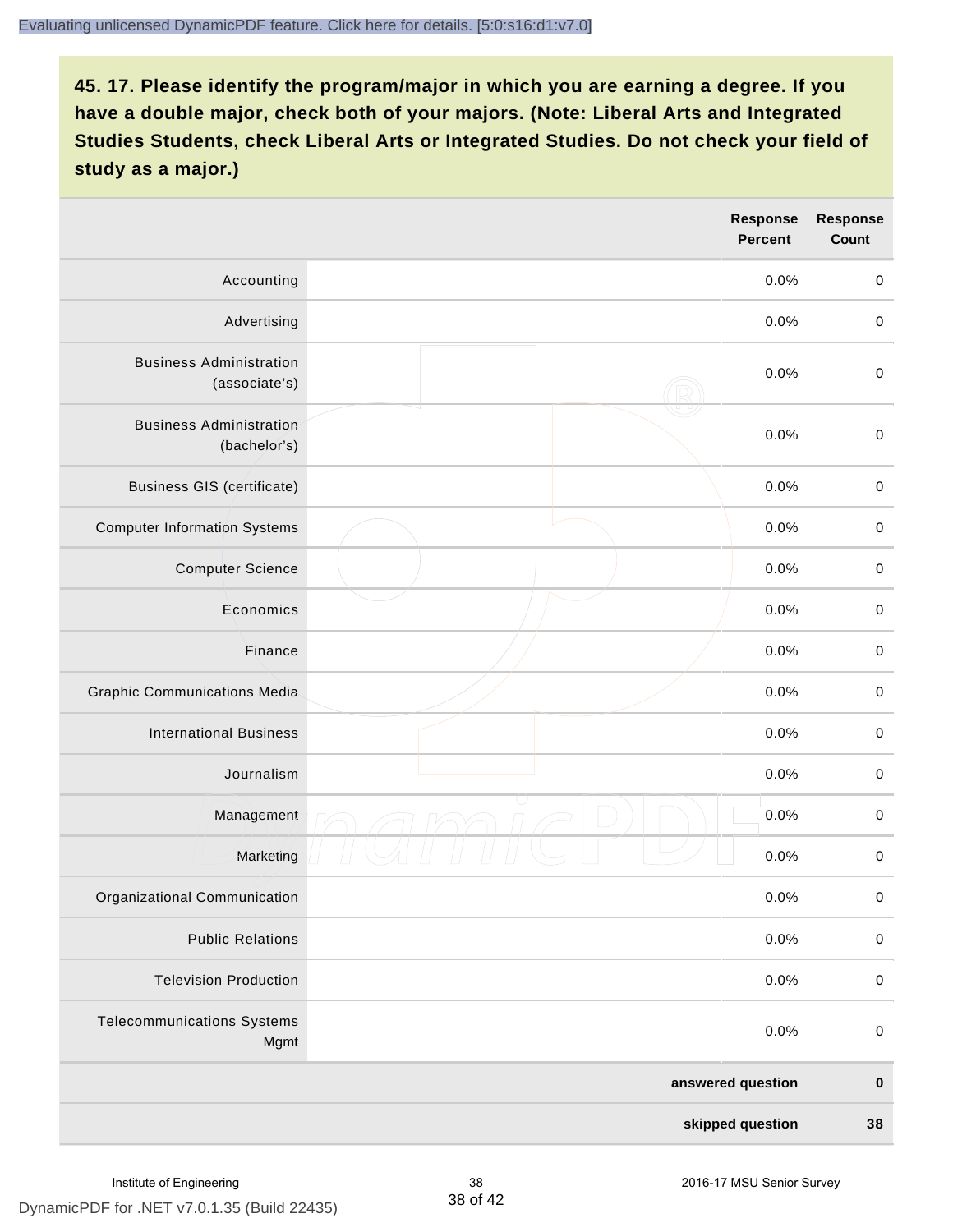| <b>Career &amp; Technical Education</b><br>(associate's) | 0.0%              | $\pmb{0}$   |
|----------------------------------------------------------|-------------------|-------------|
| <b>Career &amp; Technical Education</b><br>(bachelor's)  | 0.0%              | $\mathbf 0$ |
| <b>Criminal Justice</b>                                  | 0.0%              | $\pmb{0}$   |
| <b>Elementary School Education</b>                       | 0.0%              | $\pmb{0}$   |
| Health & Physical Education                              | 0.0%              | $\pmb{0}$   |
| Interdisciplinary Early Childhood<br>Education           | 0.0%              | $\pmb{0}$   |
| Learning & Behavior Disorders                            | 0.0%              | $\pmb{0}$   |
| Middle School Education                                  | 0.0%              | $\mathbf 0$ |
| <b>Recreation &amp; Leisure Services</b>                 | 0.0%              | $\mathbf 0$ |
| Social Work                                              | 0.0%              | $\mathbf 0$ |
| Youth & Nonprofit Leadership                             | 0.0%              | $\mathbf 0$ |
| Art                                                      | 0.0%              | $\pmb{0}$   |
| Creative Writing (BFA)                                   | 0.0%              | $\pmb{0}$   |
| English                                                  | 0.0%              | $\pmb{0}$   |
| English Education (TESOL)                                | 0.0%              | $\pmb{0}$   |
| Philosophy                                               | 0.0%              | 0           |
| <b>International Affairs</b>                             | 0.0%              | $\pmb{0}$   |
| <b>Political Science</b>                                 | 0.0%              | $\mathbf 0$ |
| <b>Public Administration</b>                             | 0.0%              | $\mathbf 0$ |
|                                                          | answered question | $\pmb{0}$   |
|                                                          | skipped question  | 38          |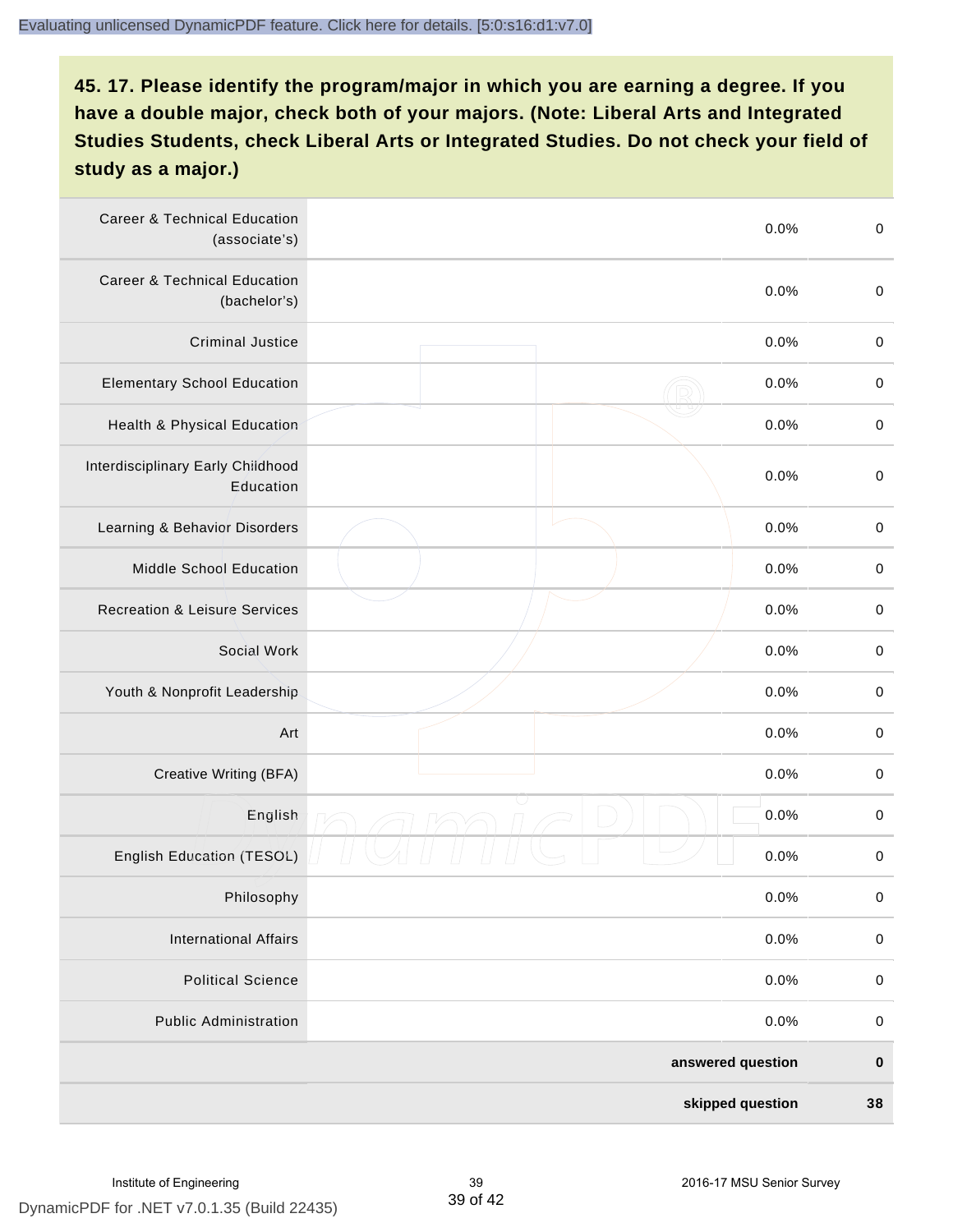| Sociology                                     | 0.0%               | $\mathbf 0$         |
|-----------------------------------------------|--------------------|---------------------|
| History                                       | 0.0%               | $\mathbf 0$         |
| <b>Liberal Arts</b>                           | 0.0%               | $\mathbf 0$         |
| French                                        | 0.0%               | $\pmb{0}$           |
| German                                        | 0.0%               | $\mathbf 0$         |
| Japanese                                      | 0.0%               | $\mathbf 0$         |
| Spanish                                       | 0.0%               | $\mathbf 0$         |
| Music                                         | 0.0%               | $\mathbf 0$         |
| <b>Music Business</b>                         | 0.0%               | $\pmb{0}$           |
| Psychology                                    | 0.0%               | $\mathbf 0$         |
| Theatre                                       | 0.0%               | $\mathbf 0$         |
| Biology                                       | 0.0%               | $\mathbf 0$         |
| Wildlife & Conservation Biology               | 0.0%               | $\mathbf 0$         |
| Chemistry                                     | 0.0%               | $\pmb{0}$           |
| <b>Applied Physics</b>                        | 0.0%<br>$\bigcirc$ | $\mathbf 0$         |
| <b>Engineering Physics</b>                    | 0.0%               | $\mathbf 0$         |
| Physics                                       | 0.0%               | $\mathsf{O}\xspace$ |
| Geosciences                                   | 0.0%               | $\mathbf 0$         |
| Civil Engineering Technology<br>(associate's) | 0.0%               | $\pmb{0}$           |
| Civil Engineering Technology<br>(bachelor's)  | 0.0%               | $\mathbf 0$         |
|                                               | answered question  | $\pmb{0}$           |
|                                               | skipped question   | ${\bf 38}$          |